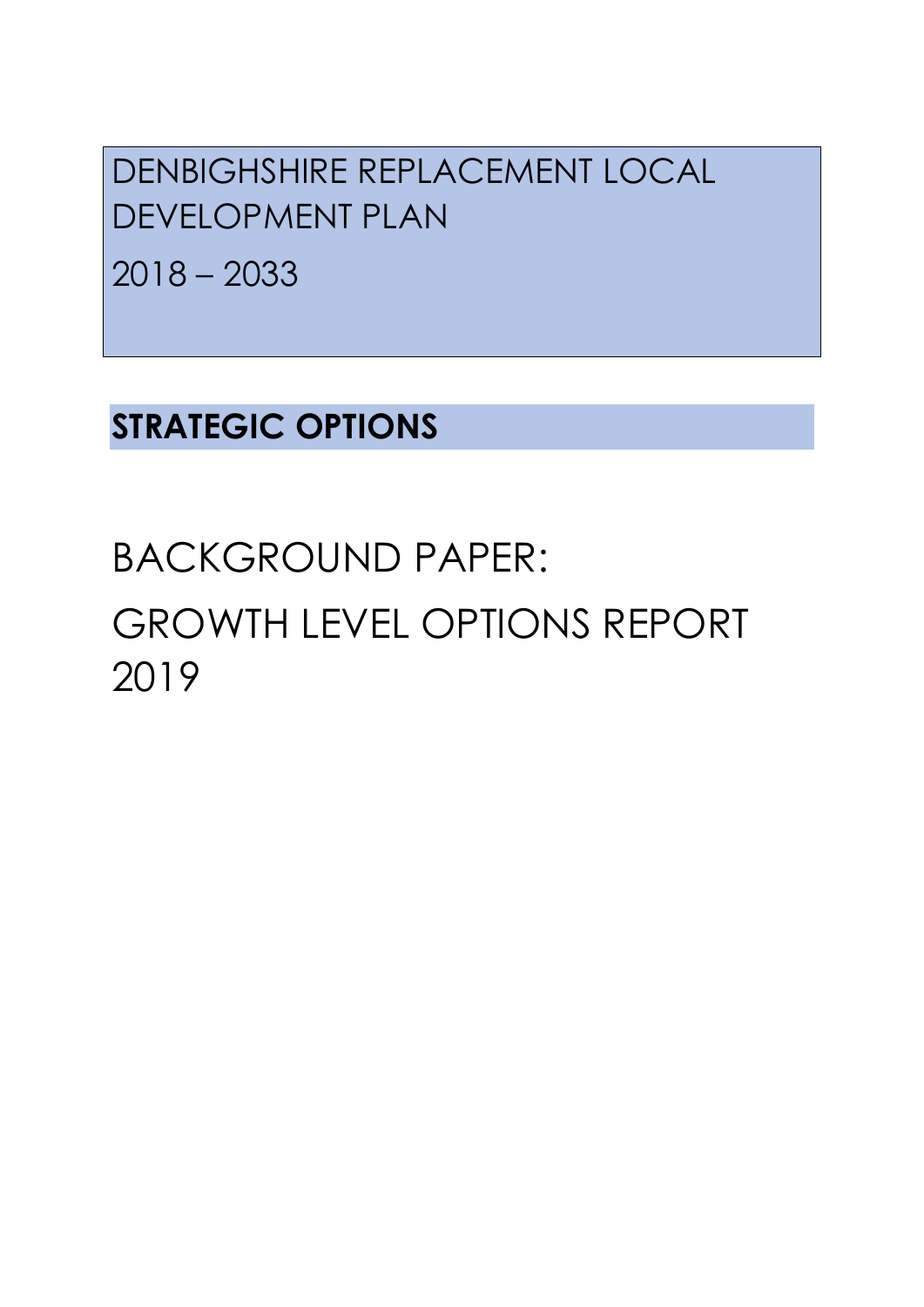# <span id="page-1-0"></span>**Contents**

| 1.             |                                                                       |  |
|----------------|-----------------------------------------------------------------------|--|
| 2.             |                                                                       |  |
|                |                                                                       |  |
|                |                                                                       |  |
|                |                                                                       |  |
|                |                                                                       |  |
|                |                                                                       |  |
| 3.             |                                                                       |  |
|                |                                                                       |  |
|                |                                                                       |  |
|                |                                                                       |  |
| $\mathbf{4}$ . |                                                                       |  |
|                |                                                                       |  |
|                |                                                                       |  |
| 5.             |                                                                       |  |
|                |                                                                       |  |
|                |                                                                       |  |
|                |                                                                       |  |
|                |                                                                       |  |
|                |                                                                       |  |
|                |                                                                       |  |
|                | Appendix 1: Wider implications of population and household growth  32 |  |
|                |                                                                       |  |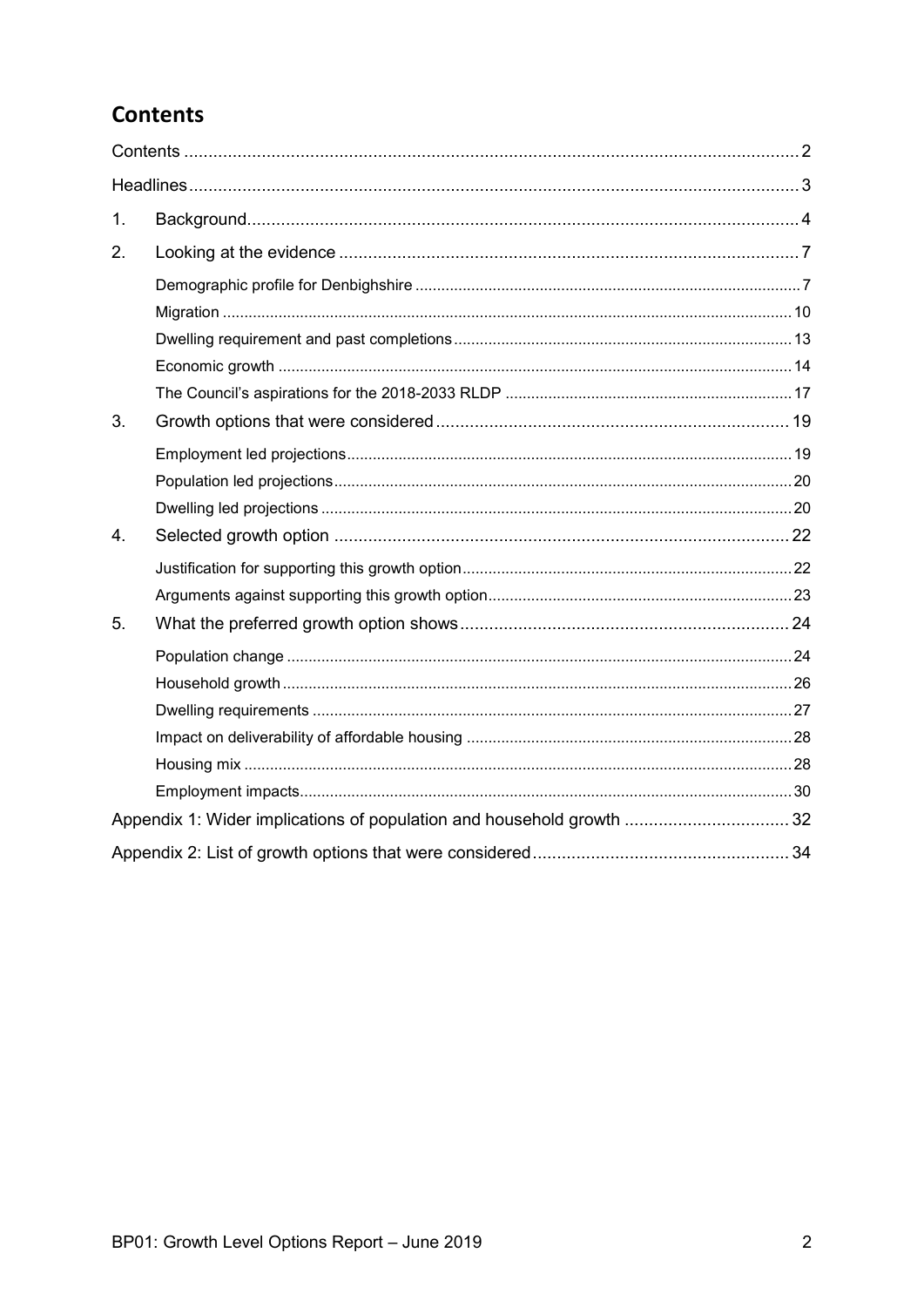# <span id="page-2-0"></span>**Headlines**

This paper has been produced to provide background information to support the preferred strategy consultation stage of the Denbighshire Replacement Local Development Plan 2018- 2033, which is produced by Denbighshire County Council.

The background paper sets out proposed options for growth within the County and how these will potentially affect population totals and structures, dwelling requirements and housing mix, and it identifies the possible jobs and employment land implications of the projected growth.

The summary of dwelling and employment impacts over the Plan period is shown in the table below. All data is for change between 2018 and 2033 for the growth option selected for the preferred growth strategy (full details are available in section 5 of this report).

|                                               | <b>Change</b><br>2018-2033 |
|-----------------------------------------------|----------------------------|
| <b>Household growth</b>                       | 3,100                      |
| <b>Dwelling impacts</b>                       |                            |
| <b>Households to dwellings</b>                | 3,250                      |
| <b>Plus contingency</b>                       | 525                        |
| <b>Total</b>                                  | 3,775                      |
| Average annual requirement                    | 220                        |
| Average annual requirement (inc. contingency) | 250                        |
| <b>Economic impacts</b>                       |                            |
| Jobs growth                                   | 1,500                      |
| Land (ha)                                     | 10.5                       |

Before testing different growth scenarios for the County, we looked at some of the factors which influence change, including the demographic profile of Denbighshire, economic growth; past housing completion rates and the Council's aspirations for the new LDP. The evidence was used to help shape the wide range of different growth scenarios which were looked at before settling on the one presented in this paper.

This paper updates work which was undertaken for the key stakeholder pre-deposit participation stage of the Replacement Local Development Plan.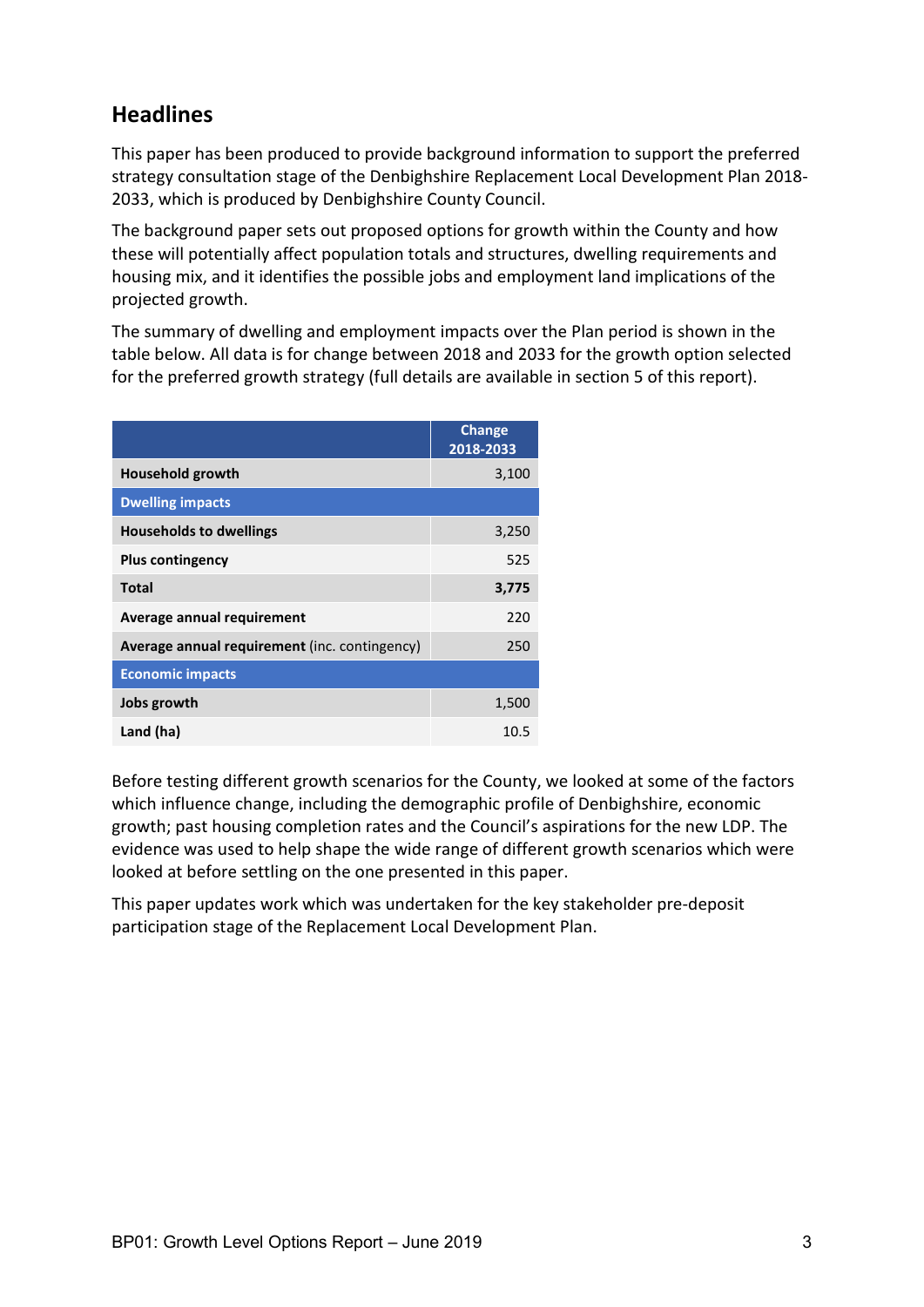## <span id="page-3-0"></span>**1. Background**

- 1.1 This paper has been produced to provide background information on growth options for the Denbighshire Replacement Local Development Plan 2018-2033 which is produced by Denbighshire County Council. It forms part of the evidence base for the preferred strategy consultation of the process. The background paper sets out proposed options for growth within the area and how these will potentially affect population totals and structures, dwelling requirements and housing mix. It also identifies the jobs and employment land implications of the projected growth.
- 1.2 This paper updates work which was undertaken for the key stakeholder pre-deposit participation stage of the Replacement Local Development Plan. From the range of projections which were produced at that stage, five were selected as being the most robust representations of the evidence, and which also support the aspirations of the Replacement Local Development Plan. Three of the growth options were population led projections which used Welsh Government's official projections methodology as a starting point, but use different trends and assumptions about future growth. The two additional growth scenarios were employment led and derived from information in the Employment Land Review (ELR).
- 1.3 Whilst some of the options presented at this stage provided realistic and deliverable growth options for housing, and some offered economic growth that was in line with the results of the Employment Land and Economic Growth Assessment, it was felt that none quite balanced the Council's aspirations in these two areas. Therefore a new set of projections were commissioned, which took a combined approach. These are based on projected jobs growth of +1,500 over the Plan period. They allow for sustainable housing growth, but would also offer flexibility when looking at the employment land requirement. Section 4 of this report looks in more detail at why the Council chose this set of projections.
- 1.4 The paper looks at the evidence which was examined when considering which growth options to present. The statistical methodologies and policy assumptions used to make this selection are also explained. Some detail of the other growth options that were considered and reasons why they were rejected are also included (see appendix A2).
- 1.5 Planning Policy Wales recommends that:

*(t)he latest Welsh Government local authority level Household Projections for Wales, alongside the latest Local Housing Market Assessment (LHMA) and the Well-being plan for a plan area, will form a fundamental part of the evidence base for development plans. These should be considered together with other key evidence in relation to issues such as what the plan is seeking to achieve, links between homes and jobs, the need for affordable housing, Welsh language considerations and the deliverability of the plan, in order to identify an appropriate strategy for the delivery of housing in the plan area. Appropriate consideration must also be given to the wider social, economic, environmental and cultural factors in a plan area in order to ensure the creation of sustainable places and cohesive communities*

#### and that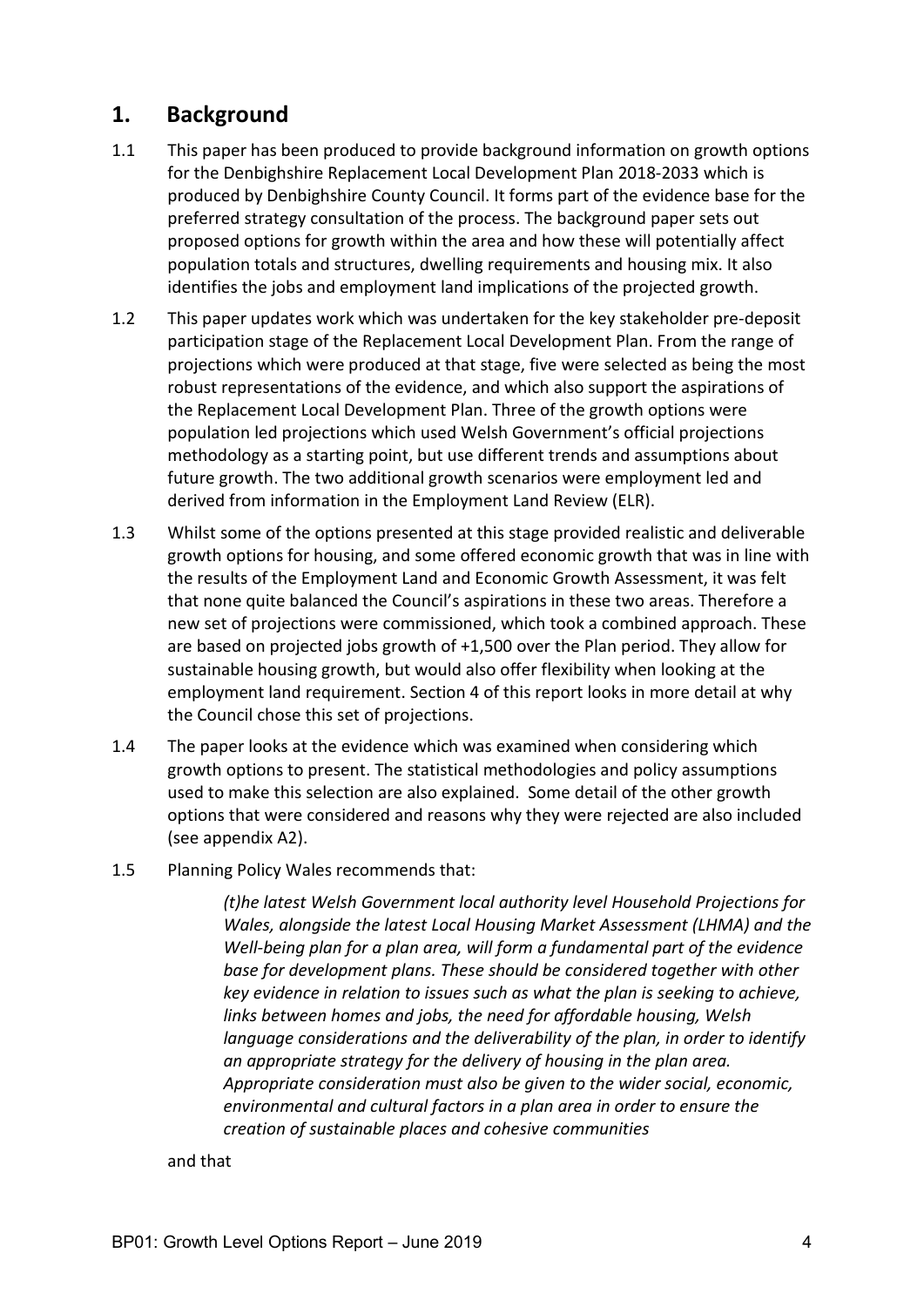*(p)lanning authorities need to assess whether the various elements of the projections are appropriate for their area, and if not, undertake modelling, based on robust evidence, to identify alternative options*[1](#page-4-0)

The guidance also emphasises the duty of Planning Authorities to take note of the Public Service Board 'Well-being Plans' as a key part of the evidence base.

- 1.6 There are additional caveats to consider when looking at moving beyond the officially produced projections the key predictor of future growth, particularly those which are produced to a standardised methodology across a number of geographical areas and for a range of different, often competing, purposes.
	- Any set of projections presents only one possible future.
	- They are based on past trends projections only take what has happened in the past and see what would happen if those trends continue. And if the period from which the trend is measured is anomalous, it may not give the full picture.
	- No policy elements are included in the official projections, even if these are already known about<sup>2</sup>.
- 1.7 Before testing different growth scenarios for Denbighshire, we looked at some of the factors which influence change at the local level including the demographic profile of the area, economic growth; past housing completion rates and the Council's aspirations for the new LDP.
- 1.8 We've also looked at the issues which were identified in the assessment of local well-being that was prepared in 2017 for the Conwy and Denbighshire Public Service Board and how they sit with the Replacement Local Development Plan and its duties under the Well-being of Future Generations Act. We have focussed specifically on well-being aspirations for a more balanced population that retains younger people within the area, offers employment opportunities to help achieve this, and provides suitable and affordable housing for our existing and future population.
- 1.9 All data is for change between 2018 and 2033 (the Plan period) unless otherwise stated.
- 1.10 As numbers are only a projection of future requirements and are not an exact count, the results are rounded to the nearest 50 or 25 for publication, except for projected annual dwelling requirements and annual migration, which are rounded to the nearest 10. Any calculations are undertaken before rounding is applied, so individual figures in tables may not add to the column or row totals.
- 1.11 Projections were produced using the POPGROUP suite of software, which is the software used by Welsh Government to produce its sub-national projections. Where appropriate, the projections which were produced used the same methodologies

<span id="page-4-0"></span> <sup>1</sup> Planning Policy Wales Edition 10, December 2018 - Chapter 4 Active and Social Places

<span id="page-4-1"></span><sup>&</sup>lt;sup>2</sup> Examples of policy decisions that we know about that will have an impact on growth levels but are not part of the Welsh Government projections methodology include Brexit and the North Wales Economic Ambition Board's jobs growth bid. Though we know that things are likely to change because of these policy decisions, we have no reliable way of predicting \*how\* they will change or even precisely \*what\* they will change, and so cannot produce a robust estimate of future growth based on these 'unknowns' that would meet the strict requirements of National Statistics designation.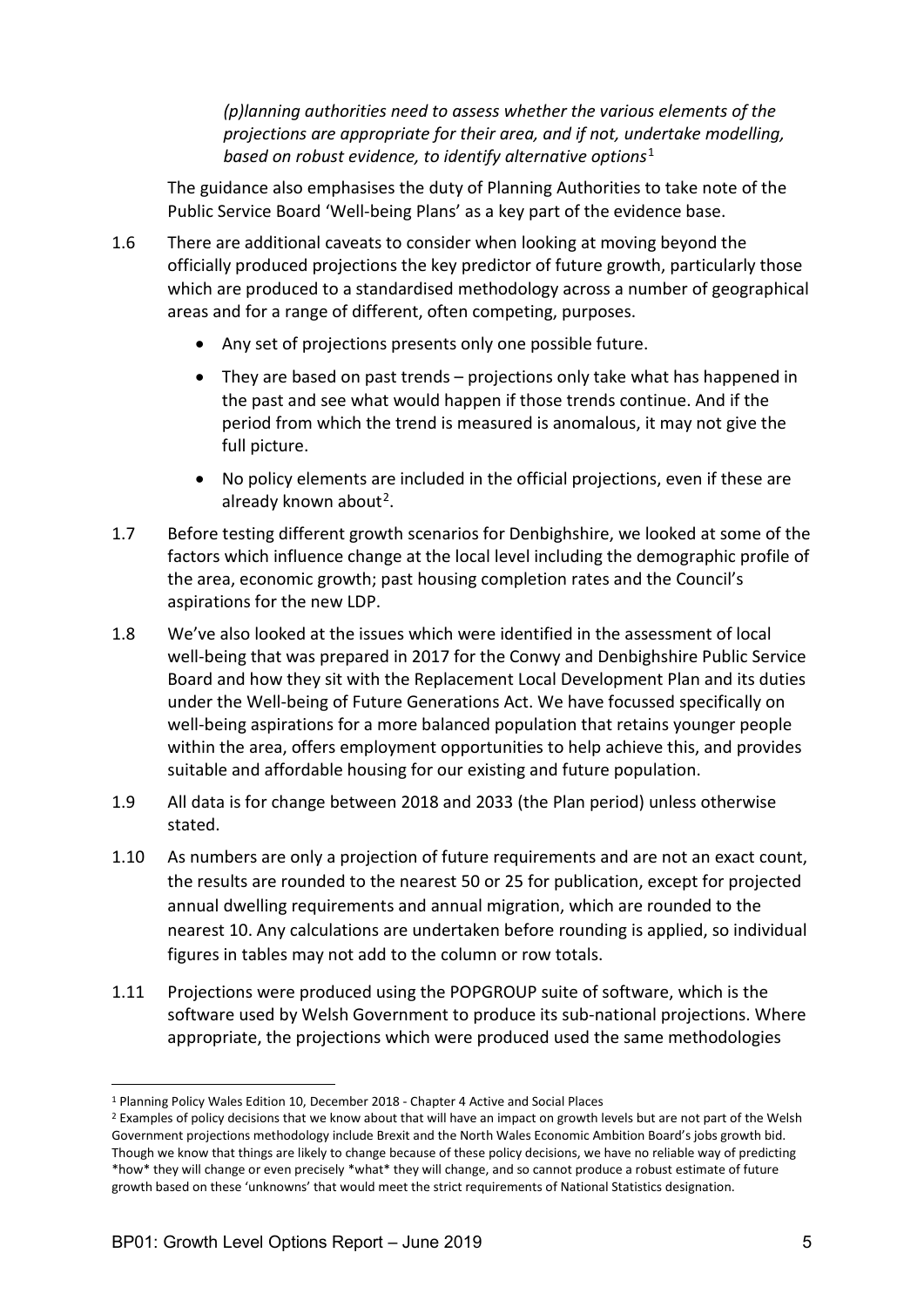and data sources as those used by Welsh Government, though assumptions about growth levels and trends have been varied.

1.12 Conwy County Borough Council's Corporate Research and Information Unit have been commissioned to provide demographic support to Denbighshire's Local Development Plan. This paper was produced by the Senior Researcher from the Corporate Research and Information Unit, who has experience of producing growth options papers for her own Planning Authority and for Wrexham Borough Council, as well as providing planning related projections support to a number of other Planning Authorities in Wales. She is a founder member of Welsh Government's Sub-national Projections Working Group (WASP). She was involved in devising the projections methodology used by Welsh Government and has over 25 years of experience of demographic research in North Wales. She is also a member of the Office for National Statistics' Central and Local Government Information Partnership advisory group on population, and is a long standing member of the POPGROUP steering committee.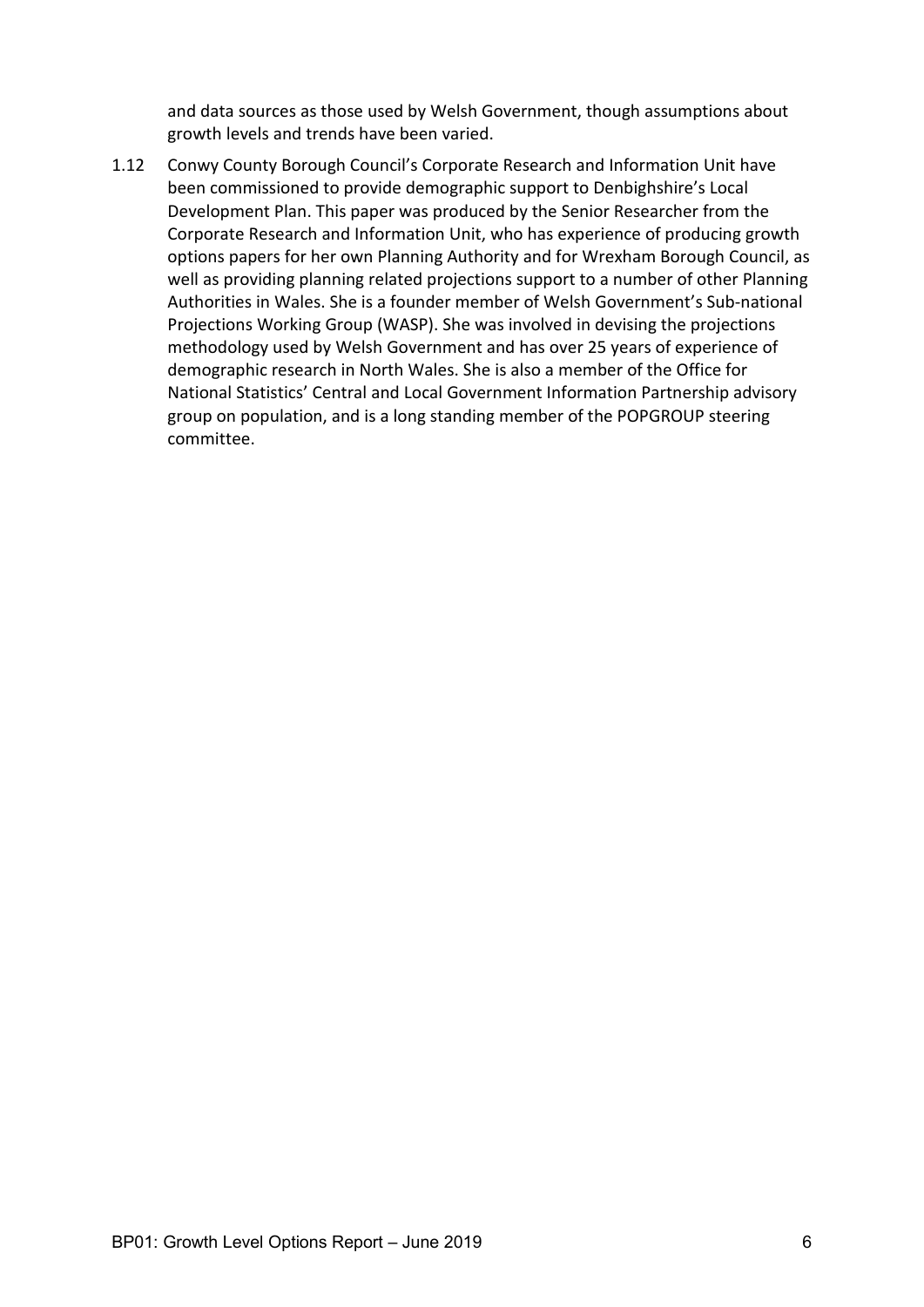# <span id="page-6-0"></span>**2. Looking at the evidence**

## <span id="page-6-1"></span>Demographic profile for Denbighshire

- 2.1 The size, shape and key characteristics of the population of the area are the starting point for any analysis of evidence that may shape future growth over the Plan period. We have provided an overview of the population, and have then looked at migration in more detail, as this is the key driver of population change in Denbighshire.
- 2.2 The main data sources used to look at the demographic profile of the area are the Office for National Statistics' population estimates and supporting data on components of population change; and Welsh Government's 2014-based subnational population projections.
- 2.[3](#page-6-2) The size of the resident population in Denbighshire at 30 June 2017<sup>3</sup> was estimated to be 95,150 people. In the 15 years since 2002 the population of Denbighshire has increased by 1,700, which is 1.8% – an average of about 0.1% per year, though rates of change have not been evenly spread across the period. In the same period the population of Wales increased by 6.9% and the population of the UK grew by 11.2%.



**Chart 2.1: comparative population structures for Denbighshire, Wales and the UK** Source: 2017 mid-year population estimates, ONS

<span id="page-6-2"></span><sup>&</sup>lt;sup>3</sup> Mid-year population estimates and components of population change, Office for National Statistics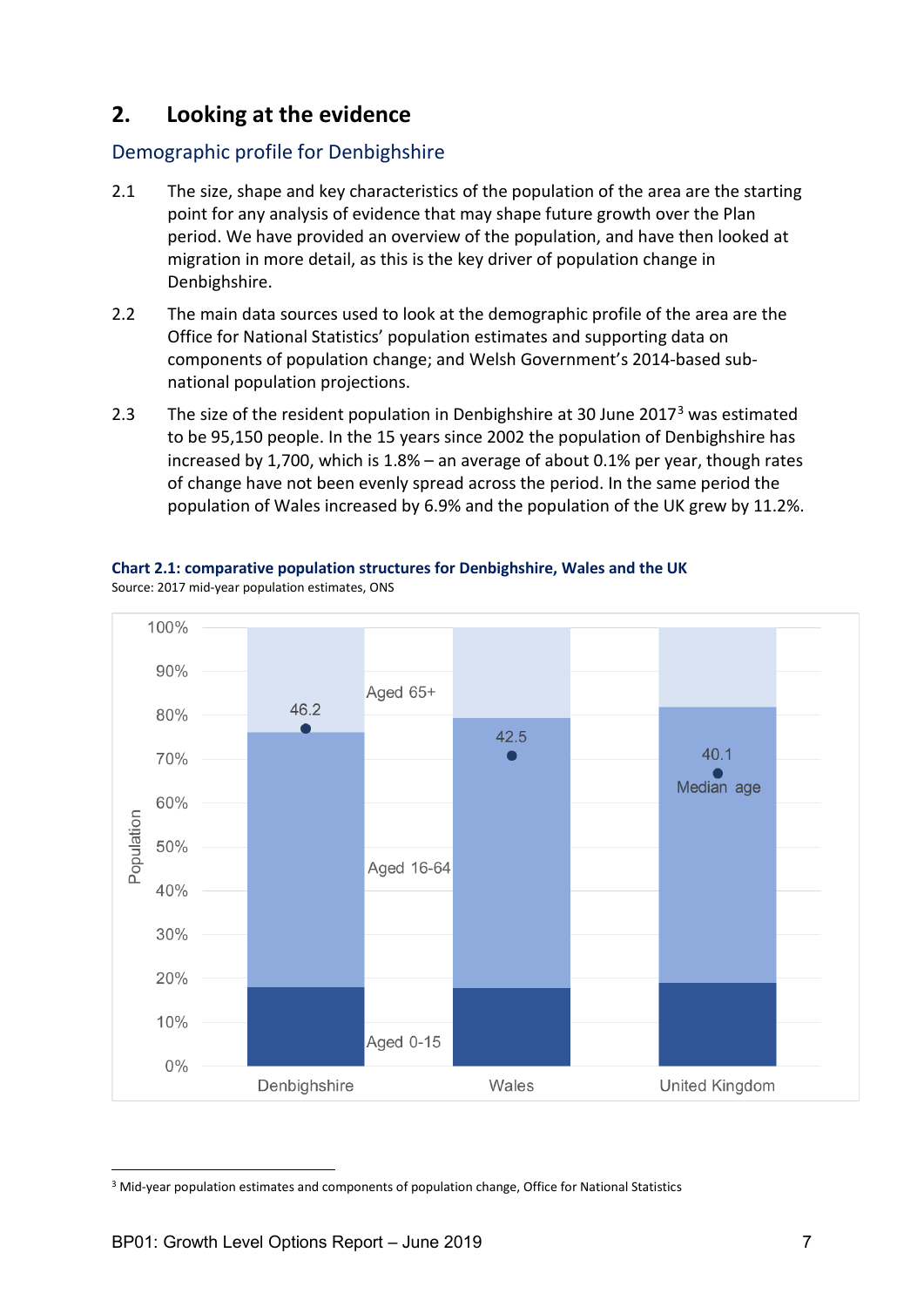- 2.4 The population of Denbighshire does not replace itself naturally as there are more deaths than births in the area every year. With deaths over a ten year period at an average of 1,200 each year and births at just 1,050 the population of Denbighshire would decrease by around 150 persons per year if there were no net in-migration into the area.
- 2.5 The age structure of the County is significantly older than that for Wales or the UK as a whole. Denbighshire's 23.8% of the population aged 65 and over compares to 20.6% in Wales as a whole and only 18.2% across the UK. The median age of the population in 2017 was 46.2 years (Wales = 42.5;  $UK = 40.1$ ). The median age has increased from 43.5 to 46.2 years over the last decade.
- 2.6 The increase in the number of people aged over 65 is mainly due to two factors; firstly improvements in mortality rates mean people are living longer; and secondly the ageing on of the large 'baby boom' cohort born after the Second World War.
- 2.7 Denbighshire's 58.1% of the population aged 16-64 compares to 61.5% in Wales as a whole and 62.9% across the UK. This is relatively low, and leads to a high dependency ratio – that is, the ratio of people of working age to those who are theoretically 'dependent' on that working age population. In 2017 the dependency ratio in Denbighshire was 722 dependents for every 1,000 of working age. In Wales this was 625:1,000 (UK ratio is 590:1,000). A high dependency ratio can put strain on the local economy and on the resources needed to provide social care.
- 2.8 The number of people in the working age population group is particularly affected by the out-migration of young adults in the 18-24 age group and the large post-Second World War 'baby boomers' cohort moving out of the working age group as they reach retirement age.
- 2.9 Retaining young people within the area is a major issue, as the population estimates for Denbighshire show a big gap in the age structure between the ages of around 18 to 40. This is the age group which is mostly likely to be economically and socially mobile, seeking work, education and other social opportunities outside the area. Many young people have to leave the area for higher education and though this in itself is not an issue the failure to attract them back to the area after graduation leads to a generational imbalance.
- 2.10 The chart below shows that our population is very obviously not the traditional pyramid shape, which would show lots of children and young people at the 'base' supporting a narrower 'peak' of elderly people. Our population is very top-heavy within the older age groups. Though other demographic drivers have all had an impact on this population imbalance (improved life expectancy, reduced fertility and the effects of the post war baby boom), out-migration of young people is a key influence, and one which has impacts on the economic well-being of the area as well as on its social and cultural make-up.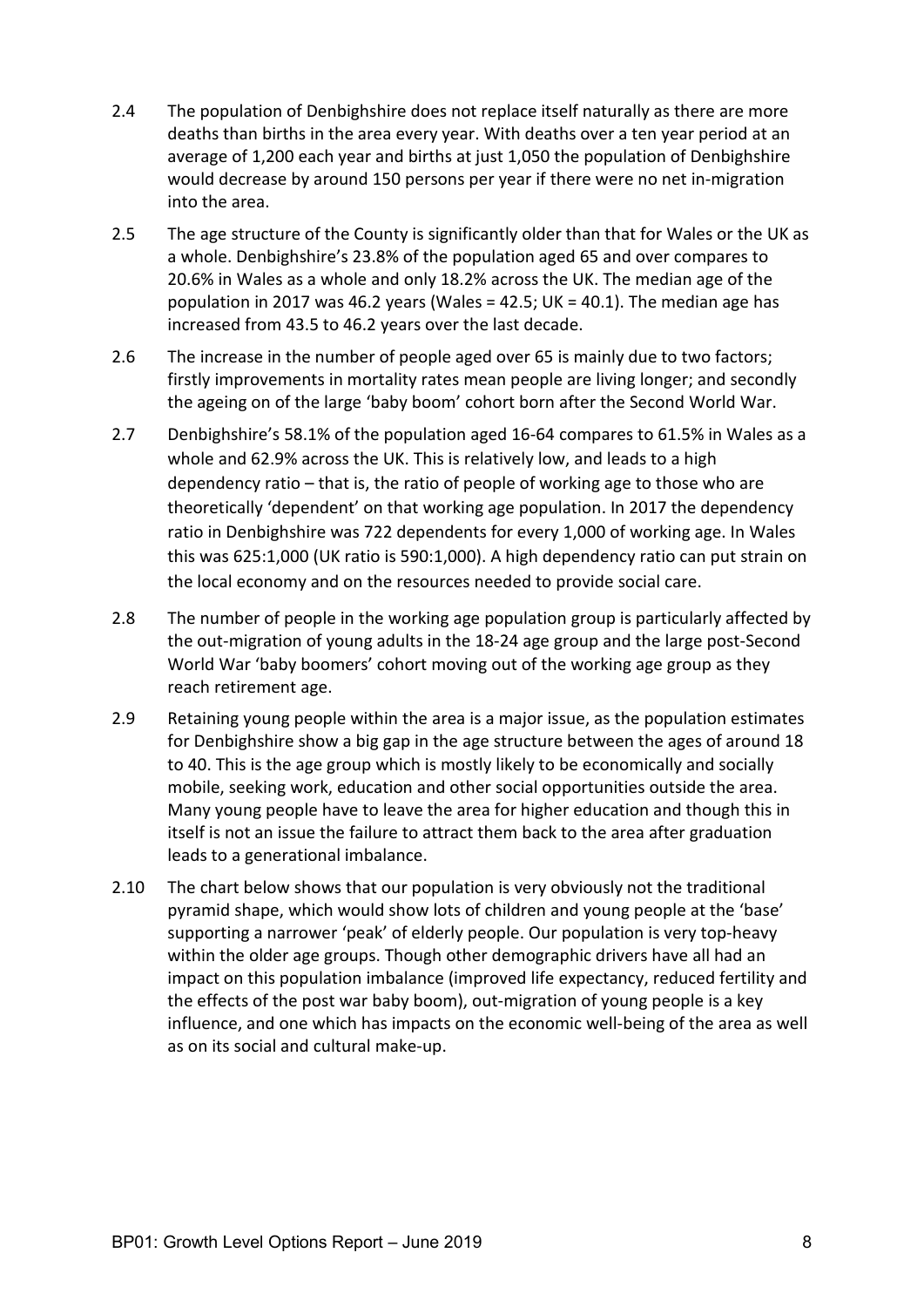#### **Chart 2.2: population pyramids showing the age structure gaps in population aged between 18 and 40 years**

Source: 2017 mid-year population estimates, ONS



- 2.11 Migration patterns for Denbighshire are looked at in more detail in the next sub section of this report.
- 2.12 Welsh Government's 201[4](#page-8-0)-based sub national population projections<sup>4</sup> predict that by the end of the proposed plan period in 2033:
	- if the 5 year migration trend continues Denbighshire will have a population of 97,400 – an increase of 1,900 (2.0%) from 2018, the start of the plan period.
	- if the 10 year migration trend continues Denbighshire will have a population of 101,100 – an increase of 4,900 (5.1%).
	- net increases in the population total will come from in-migration, as natural change alone (births and deaths) would lead to static population totals<sup>[5](#page-8-1)</sup>.
	- population growth will be in the 65+ age group. The number of people of working age will decline.
	- dependency ratios are predicted to increase as the whole of the babyboomer cohort moves into post retirement age group.

<span id="page-8-0"></span> <sup>4</sup> <https://statswales.gov.wales/Catalogue/Population-and-Migration/Population/Projections/Local-Authority/2014-based>

<span id="page-8-1"></span><sup>5</sup> This is based on the results of the Welsh Government's 2014-based projections. Updated 2017-based projections suggest population totals would decline under a natural change scenario. See paragraph 2.4 for more information.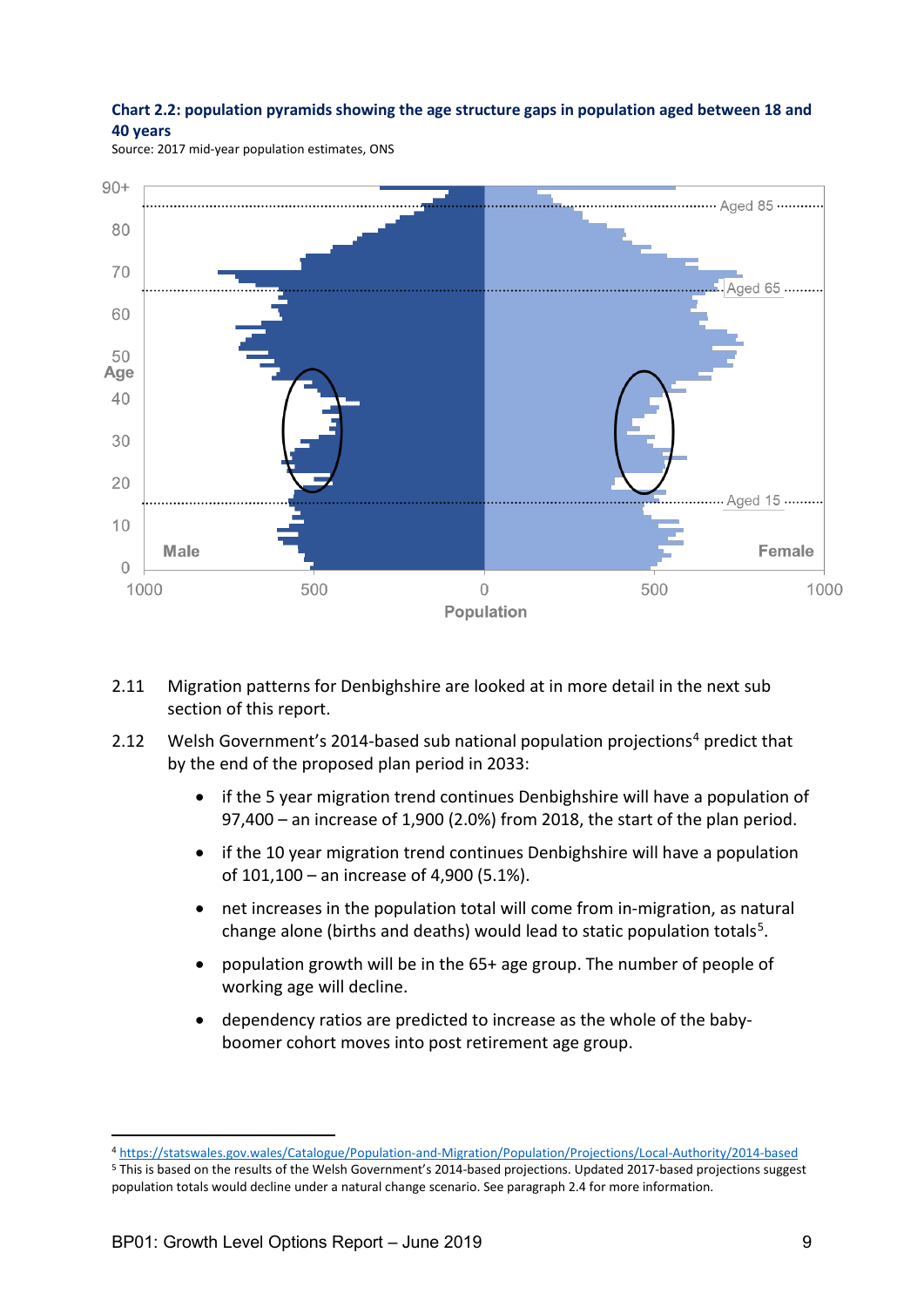## <span id="page-9-0"></span>Migration

- 2.13 Migration is the component of population change which has the biggest impact in the County. Without a net gain of in-migrants, the population would not naturally replace itself and the number of people living in the area would decline each year, as there are about 150 more deaths than births in the area every year. However, migration levels fluctuate year by year, are difficult to measure and hard to predict.
- 2.14 Over the past 10 years average annual net migration has been about 300 persons into Denbighshire each year. Migration is, however, a volatile component of population change and has fluctuated between a net figure of +100 and +1,350 persons over the past 20 years. This can be a particular problem when using migration to help predict population change in the future. The set of years selected to provide a past trend can produce very different results, as seen in the table below.

**Table 2.1: annual average net migration for Denbighshire over selected five year periods** Source: ONS components of population change for mid-year population estimates

|                                                   | <b>Annual average</b><br>net migration |
|---------------------------------------------------|----------------------------------------|
| Mid 2012-mid 2017 – most<br>recent annual average | 350                                    |
| Mid 2008-mid 2013 - lowest<br>annual average      | 250                                    |
| Mid 1998-mid 2003 – highest<br>annual average     | 1,050                                  |

- 2.15 To smooth out some of this fluctuation, when looking at the age structure of migrants to provide evidence for this background paper we have used a 10 year average. The relative age structure of migrants is actually much more stable than the total counts of in- or out-flows, so the ten year average gives a good indication of the pattern of migration.
- 2.16 Most age groups see a net gain of population due to more in-migration than outmigration. However, there is a big rise in out-migration in the 15-29 age groups. There is no higher education institution in Denbighshire, so most people wanting to go on to university or other higher education at age 18 have to leave the area. This is also the age group which is mostly likely to be economically and socially mobile, seeking work and other social opportunities outside the area. This age group has become increasingly mobile in recent years so the size and impact of their outmigration has grown. As a 10 year average, these age groups account for 39% of outmigrants.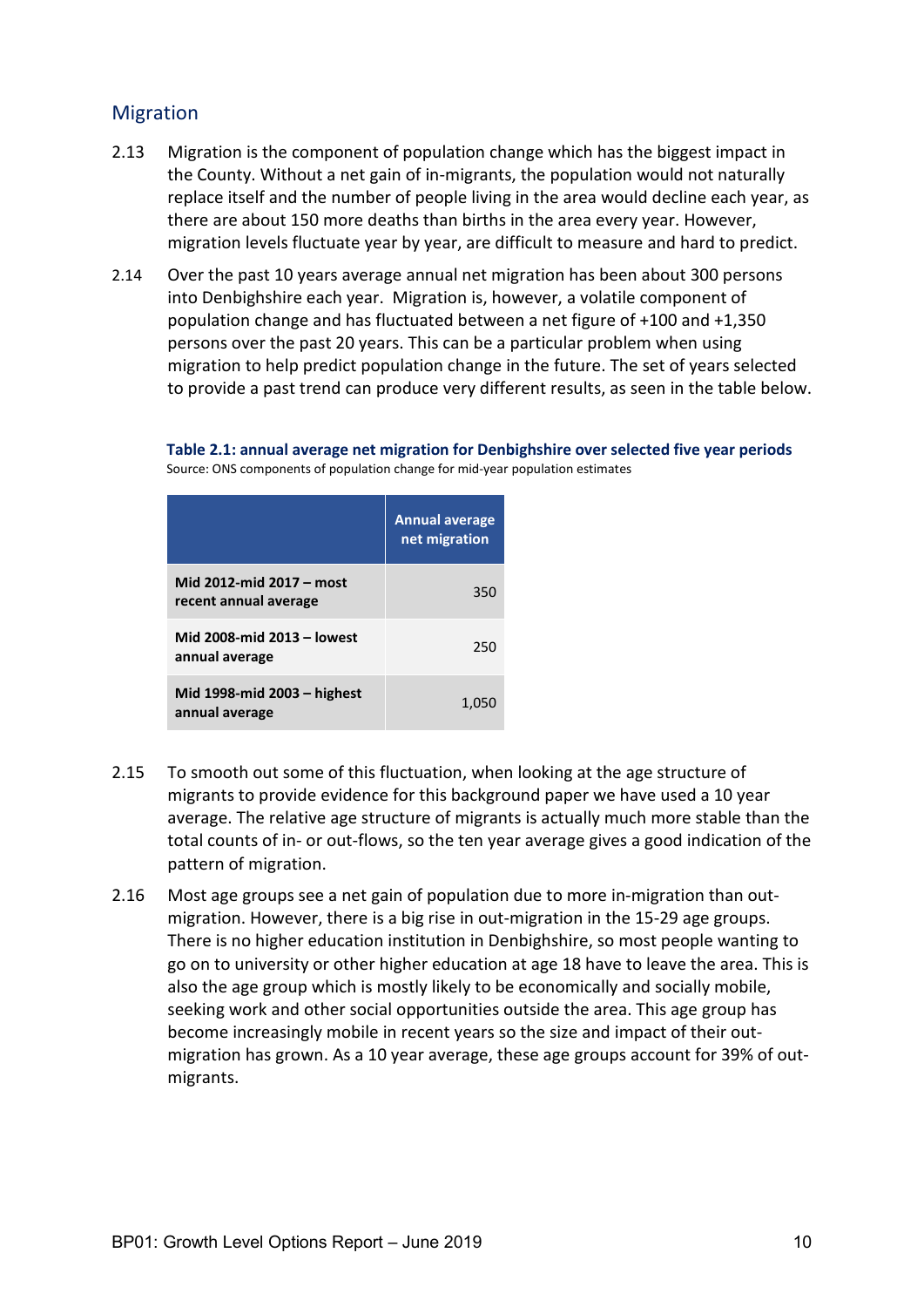

#### **Chart 2.3: average age profile of migrants in Denbighshire, 2007/08 to 2016/17** Source: internal and international migration flow data, ONS

2.17 The spike in the age profile for in-migrants in the 20-24 age group suggests that some of these young people return to the area when they have finished higher education. However, not all of those who leave in their late teens or twenties come back to the area, and this accentuates the older than average age profile of our population structure. About 1,650 people in the 15-29 age groups leave Denbighshire each year, and only about 1,450 move in – a net out-migration of about 200 a year.

#### **Table 2.2: proportion of migration in Denbighshire, by age group (average 2007/08 to 2016/17)**

Sources: internal and international migration flow data, ONS

|                       | In-migrants | <b>Out-migrants</b> |
|-----------------------|-------------|---------------------|
| <b>Total migrants</b> | 4,650       | 4,350               |
| <b>Aged 0-14</b>      | 16.3%       | 15.1%               |
| <b>Aged 15-29</b>     | 31.8%       | 38.6%               |
| <b>Aged 30-49</b>     | 26.2%       | 25.1%               |
| <b>Aged 50-64</b>     | 15.0%       | 11.6%               |
| Aged 65+              | 10.6%       | 9.9%                |
| <b>Aged 75+</b>       | 4.3%        | 4.6%                |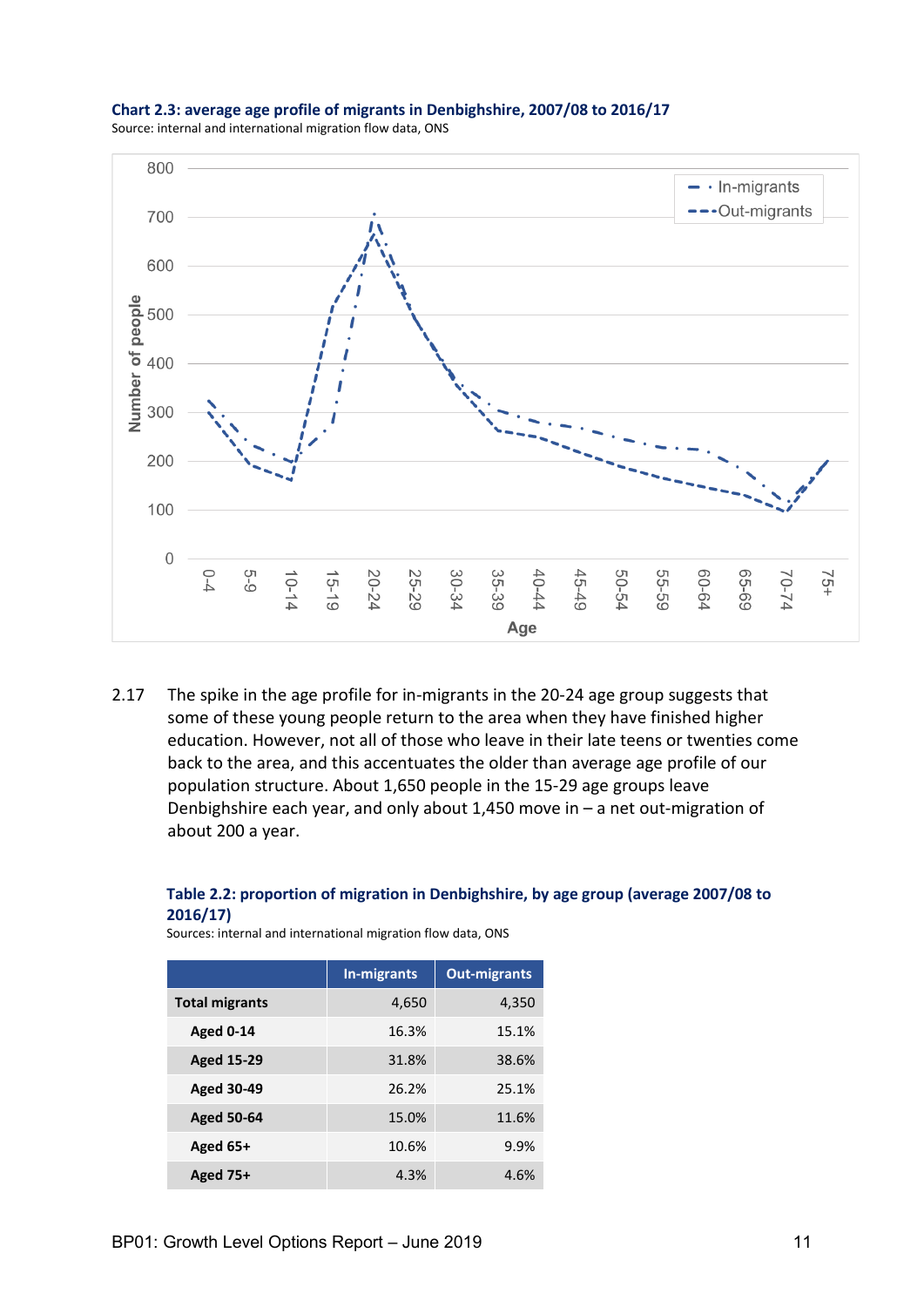- 2.18 Though there is net in-migration of people in their 30s to 40s, it does not balance out this net loss of young adults, and leads to an imbalance in our population structure.
- 2.19 There is a bulge in net in-migration in the pre-retirement age groups those aged 50 to 64 make up about 15% of in-migrants but only 12% of out-migration. In the last 10 years, net migration in this age group has been an average annual gain of 200 persons. There is much lower net migration gain in the 65-69 age group. On average, from ages 70 onward in-migration and out-migration are balanced.
- 2.20 Net out-migration of young adults has a knock-on effect on the whole population structure. As well as being the basis of the working age population that drives our economy, they are also the people who will become parents. Fewer babies being born because of an 'absent' parental cohort means even fewer young adults in the next generation, which then becomes a compound effect on the age imbalance in the population.
- 2.21 Taken together with the issues identified in the 'demographic profile' section above (slow population growth compared to national levels, an older than average population structure, high dependency ratios), the current migration patterns pose problems for the area's aspirations for a more balanced population that retains younger people within the area, offers employment opportunities to help achieve this, and provides suitable and affordable housing for our existing and future population.
- 2.22 Retaining an age balanced population has benefits for the whole of society. The interchange of shared information, knowledge, and culture between generations helps form a vibrant, innovative and integrated resilient community – both 'moving with the times' and 'passing on wisdom' are essential in building social resilience. Community support and caring roles are also fostered through intergenerational integration, not just within families but with neighbours, friends and through volunteering. This can be a two way process, with older residents helping with child care and development as well as younger people providing formal and informal care for older residents.
- 2.23 For employers and the economy in general, recruiting, retaining and developing young people within the workforce and the wider population helps tackle issues such as an ageing workforce, skills gaps and shortages, talent development, succession planning and customer insight into emerging markets and trends.
- 2.24 It should be noted that migration is affected by many factors over which we have no control at a local level, such as national economic policy or social trends towards overseas retirement. Unforeseen or one-off events can also have a significant impact on migration, such as the influx of economic migrants from Eastern Europe which was seen after EU accession in 2004 or the slow-down in both internal and international migration after the 2008 economic downturn. It is also difficult to predict what the impact on population movement might be from events we know about, such as Brexit. We therefore need to be careful when trying to interpret trends in migration.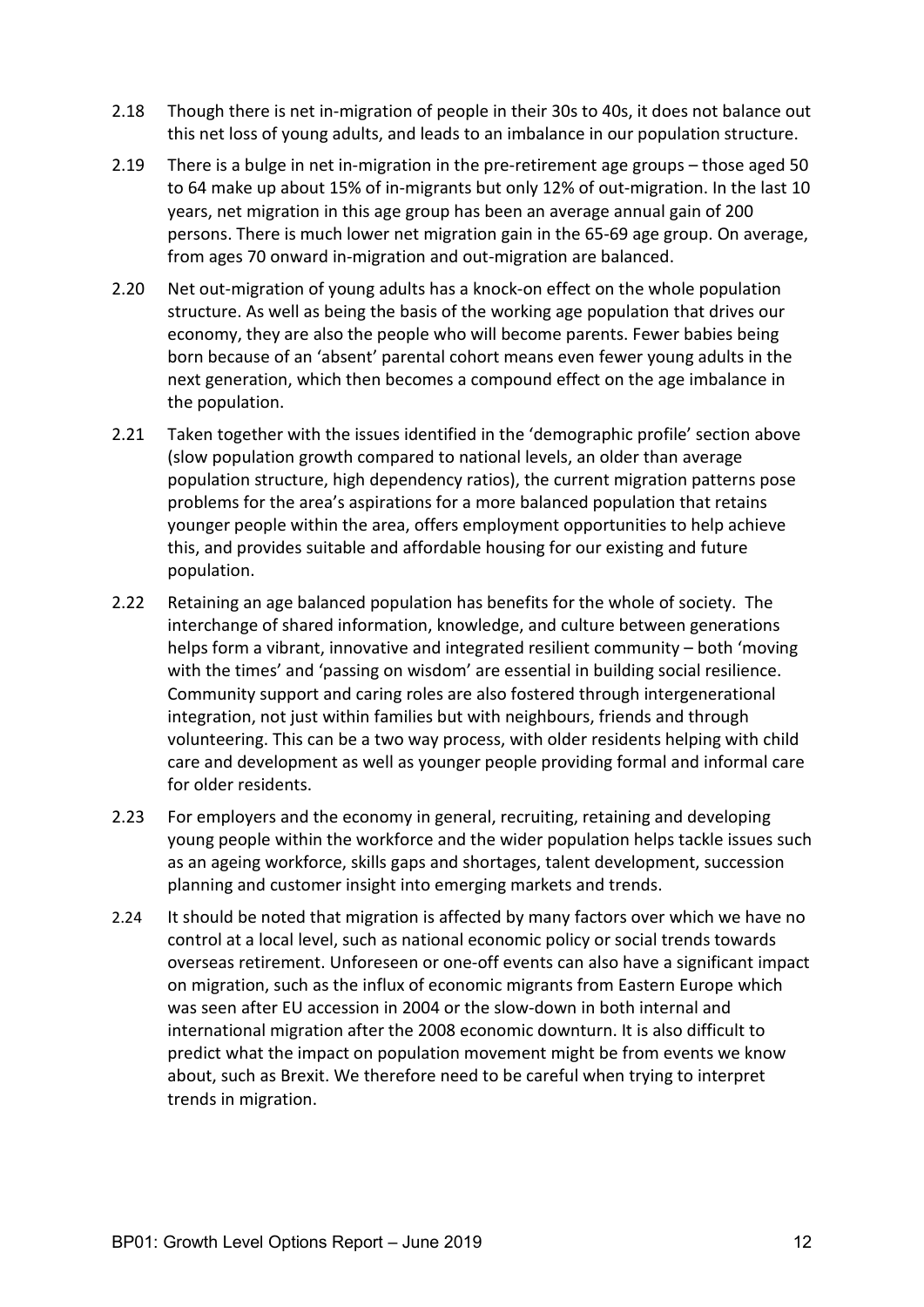## <span id="page-12-0"></span>Dwelling requirement and past completions

2.25 Though completion rates for new build dwellings are affected by the land supply, and may be constrained by housing allocation constraints in the existing Development Plan, it is worth looking at past annual build rates to get some feel for trends over the past decade or so. Potentially, the figures can also be a starting point for understanding the capacity of the construction industry to cope with changes in annual requirements for new dwellings which are suggested by the LDP's growth options.



**Chart 2.4: annual dwelling completions in Denbighshire** Source: joint housing land availability studies, Denbighshire Council

- 2.26 Chart 2.4 shows the annual completion rates for the past 15 years, as published in the Housing Land Availability Studies for Denbighshire. There was a significant reduction in house building activity following the global economic downturn of 2007/08, which is only just starting to show a recovery. Averages for the past 15 years and past 10 years are shown in these charts, to give some indication of the 'before' and 'after' impacts of the economic downturn. 10 year average is about 170 net new dwellings each year, and the 15 year average is about 220 each year.
- 2.27 Chart 2.5 compares the preferred growth strategy with a variety of measures of past completions. See sections 4 and 5 for more details.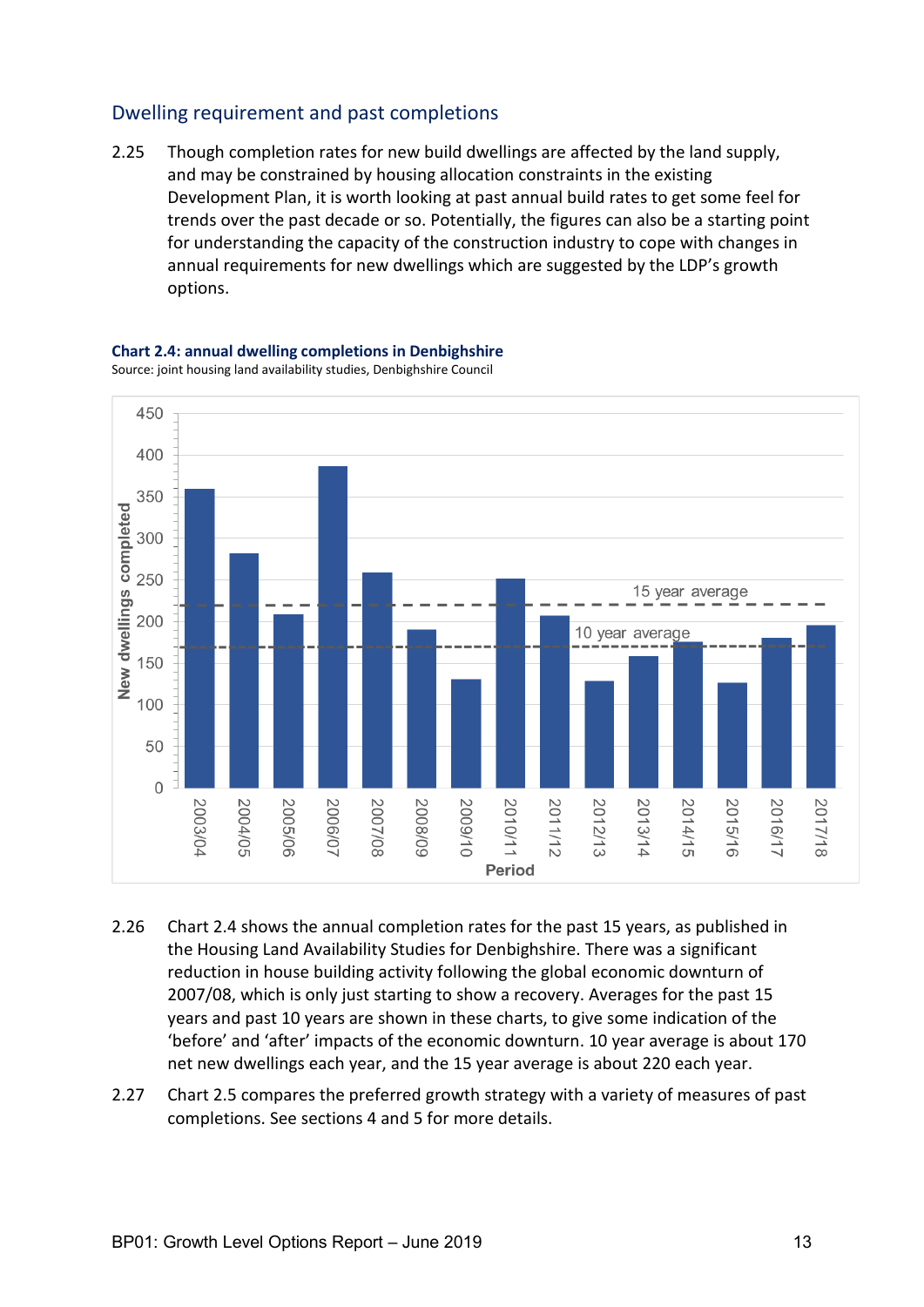#### **Chart 2.5: dwelling requirement: annual average for growth options, with comparative data for past completions**

Sources: 2017-based population and household projections, and employment led projections, Conwy County Borough Council; joint housing land availability studies, Denbighshire Council



2.28 The deliverability of land for housing, along with overall supply and the environmental impacts are also issues that need to be considered when planning for growth. Work is currently underway to look at site deliverability and housing land supply and additional background information will become available about these issues as the Replacement Local Development Plan process continues<sup>[6](#page-13-1)</sup>.

## <span id="page-13-0"></span>Economic growth

 $\overline{\phantom{a}}$ 

- 2.29 As well as considering population and household growth, we also looked at the economic factors which might affect change in Denbighshire. This included future needs for employment land and the anticipated number of jobs created based on economic forecasts, which can bring significant changes to the local economy during the Plan period and so need to be planned for in a sustainable way.
- 2.30 Work done so far includes reviewing previous employment land availability reports, the Council's corporate strategies, Welsh Government investment programmes, analysing national statistics, and assessing the views of local businesses. Topic papers, background papers and other documents that will help form part of the

<span id="page-13-1"></span><sup>6</sup> [https://www.denbighshire.gov.uk/en/resident/planning-and-building-regulations/local-development-plan/replacement](http://www.conwy.gov.uk/rldp)[ldp/replacement-ldp.aspx](http://www.conwy.gov.uk/rldp)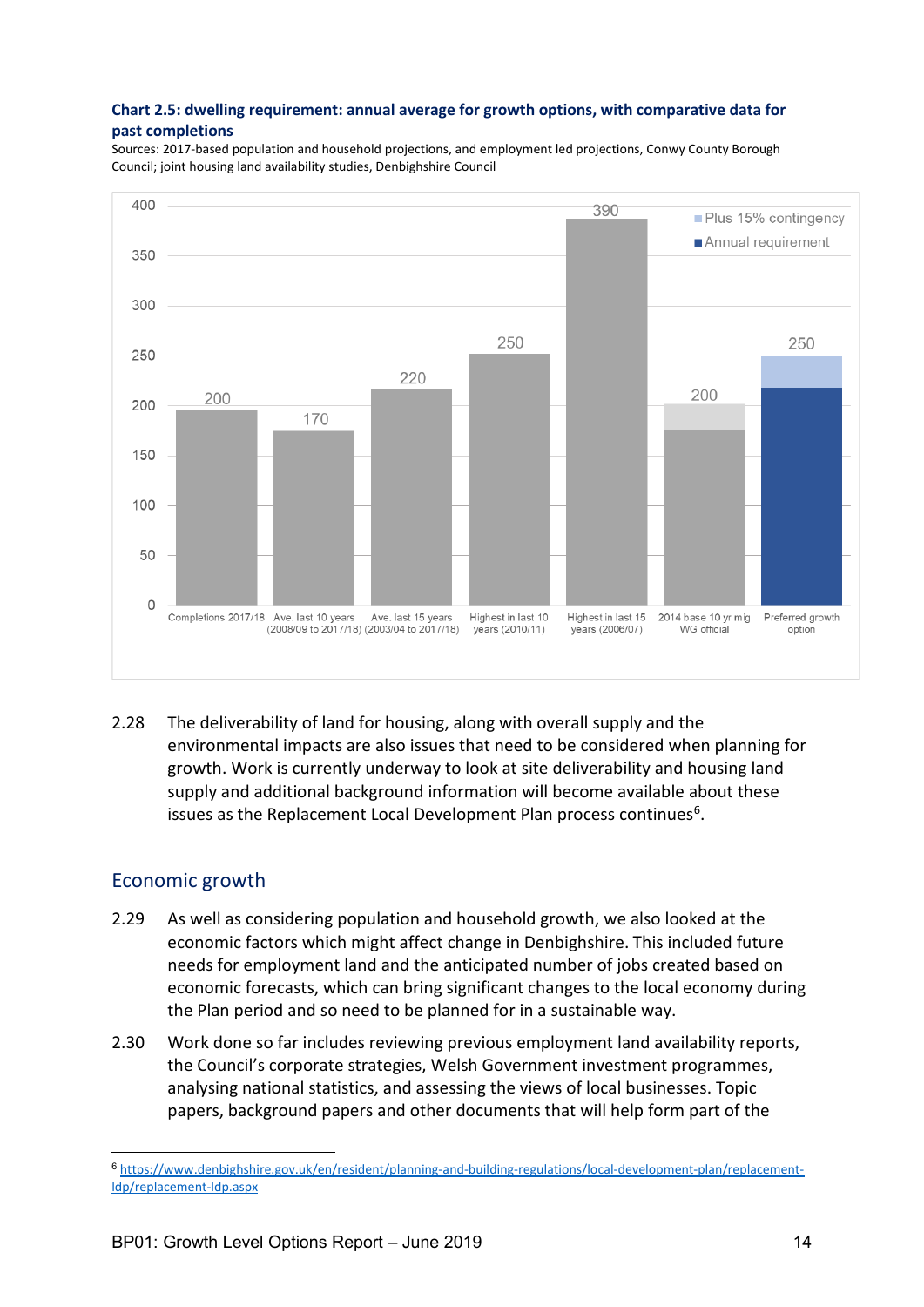evidence base for the Plan will become available as the Replacement Local Development Plan process continues<sup>7</sup>. A summary of some of the key issues identified so far is below.

#### **A Growth Vision for the Economy of North Wales (July 2016)**

- 2.31 This is a single, joined-up vision for economic and employment growth for North Wales; based on a number of local strategies and programmes aiming for economic growth and infrastructure improvements at different locations in the region. It stresses the importance of collaboration and partnership in achieving its aims as set out in the vision:
	- to improve the economic, social, environmental, and cultural wellbeing of North Wales;
	- to support and retain young people in the region's communities;
	- to address worklessness and inactivity across the region;
	- to support and enable private sector investment in the region to boost economic productivity and to improve the economic and employment performance of North Wales.
- 2.32 The document identifies three high value economic clusters that are likely to benefit from further funding programmes and form part of the Growth Deal proposal with the United Kingdom and Welsh Government: energy; advanced manufacturing and digital.
- 2.33 The forecasted growth rate for the regional economy is 1.9% between 2016 and 2035 – based on current trends – and the value of the economy would increase by 56% in less than 20 years. It is also estimated that such growth levels will generate at least an additional 120,000 new employment opportunities. Such levels of growth will not only impact on the local infrastructure but also have implications for additional residential site allocations to be included in the forthcoming Local Development Plans.

## **Denbighshire County Council: Corporate Plan 2017 – 2022: Working Together for the Future of Denbighshire**

- 2.34 The Corporate Plan sets out the overarching priorities for the term of the Council, which are supported, implemented and delivered through a number of strategies including the Local Development Plan and the Housing Strategy. The following corporate priorities are of relevance to the local economy:
	- The Council works with people and communities to build independence and resilience;
	- The environment is attractive and protected, supporting well-being and economic prosperity; and

<span id="page-14-0"></span> <sup>7</sup> [https://www.denbighshire.gov.uk/en/resident/planning-and-building-regulations/local-development-plan/replacement](http://www.conwy.gov.uk/rldp)[ldp/replacement-ldp.aspx](http://www.conwy.gov.uk/rldp)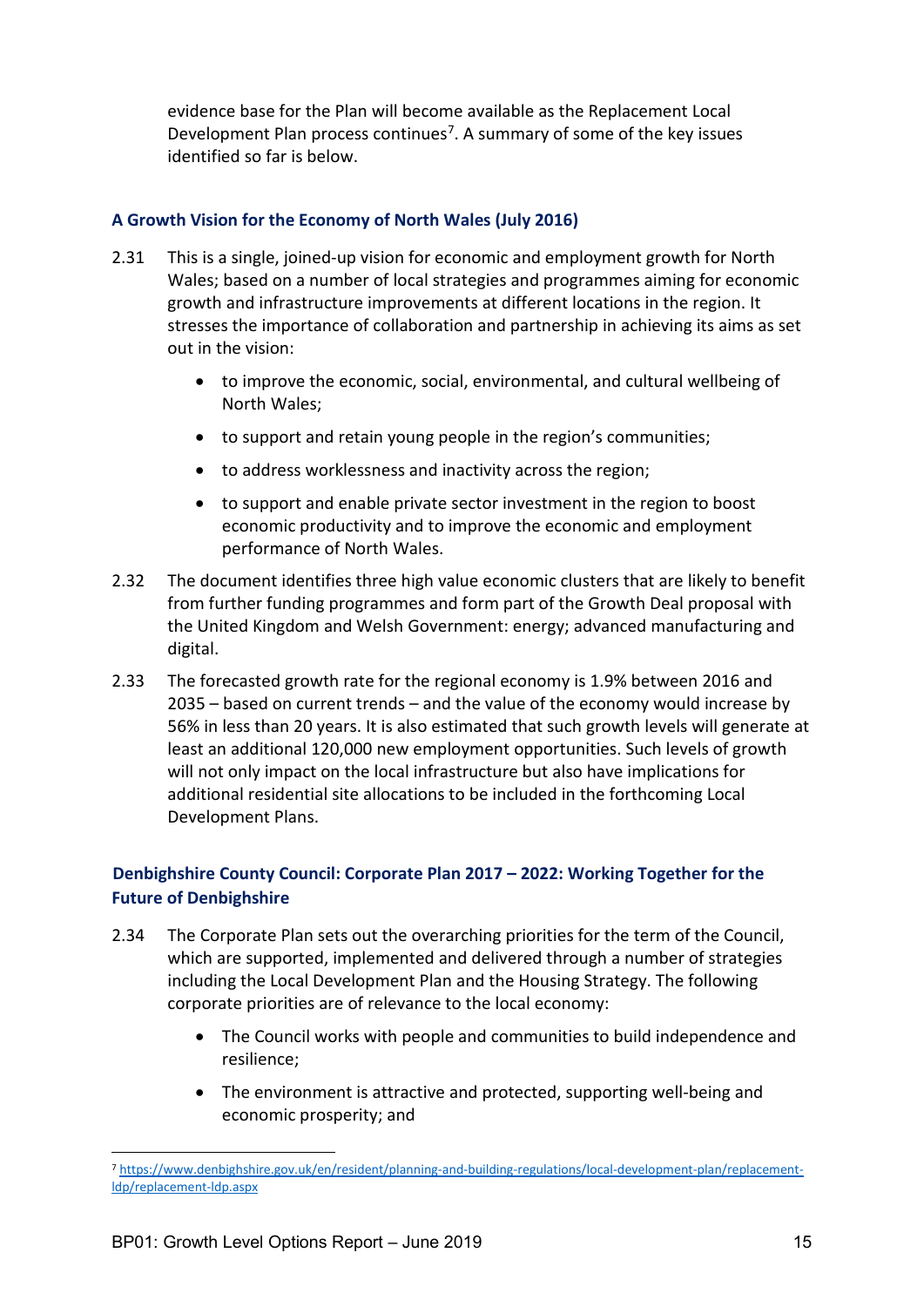• Younger people want to live and work here and have the skills to do so.

#### **Denbighshire County Council: Economic & Community Ambition Strategy 2013-2023**

- 2.35 The Economic & Community Ambition Strategy (ECAS) has been developed to explain how the Council will achieve the corporate priority 'Developing the local economy'. Its overarching aim is to help businesses go from strength to strength; offering good quality, well-paid and rewarding jobs for local communities; and providing residents with a means to enjoy a good quality of life in towns and rural areas.
- 2.36 From a strategic planning viewpoint it is crucial to identify from the outset the economic strengths and challenges faced by local businesses and residents in the County. Once agreed upon, challenges are translated into LDP Objectives, which are substantiated with local policy, progress is monitored, and they are tested regarding compliance with other strategies, legal requirements, etc.
- 2.37 The evidence base for the current Local Development Plan concluded that an employment land supply of about 50 ha was required for the period up to 2021. This figure was arrived at on the basis of three employment projection models, set out in the study undertaken by the University of Bangor in 2007. This study concluded that in terms of any forward planning contingency Denbighshire should be planning employment land requirement of around 3 ha a year – which is about 45 ha over the plan period (rounded up to 50 ha for the LDP). Much of the commercial demand for employment land was focussed in the northern part of the County, in particular the A55 corridor.
- 2.38 The Council carries out annual reviews of the employment land. This exercise focusses on the availability of employment land, land take up and completion rates. All data relate to land allocations that are shown on the LDP Proposals Maps. The survey focuses on 31 employment sites; referring to land allocations contained in the LDP under LDP Policy PSE2, BSC2, and BSC5. It hence includes changes relating to business premises on sites that were already contained in previous land use plans.

| <b>LDP</b> policy | 2008 | 2009 | 2010 | 2011 | 2012 | 2013 | 2014 | 2015 | 2016 | 2017 |
|-------------------|------|------|------|------|------|------|------|------|------|------|
| PSE <sub>2</sub>  | 5.20 | 4.40 | 9.10 | 0.00 | 3.30 | 0.00 | 7.95 | 0.00 | 2.27 | 5.72 |
| BSC <sub>2</sub>  | 0.00 | 0.00 | 1.40 | 0.00 | 0.00 | 0.10 | 0.00 | 0.00 | 0.00 | 0.00 |
| BSC <sub>5</sub>  | 0.00 | 0.00 | 0.00 | 0.00 | 0.00 | 0.00 | 0.00 | 0.00 | 0.00 | 0.00 |

## **Table 2.3: take up of employment land in Denbighshire by LDP policy**

Source: Denbighshire County Council

- 2.39 Land take up has been rather slow in the last five years, with the exception of 2014, due to the number of vacant offices and industrial units available in Denbighshire. This has meant that existing stock has to some extent satisfied demand from businesses without translating demand into new land requirements.
- 2.40 In November 2018, the Council commissioned BE Group to identify potential options for economic growth in the County. The study results not only inform decisions on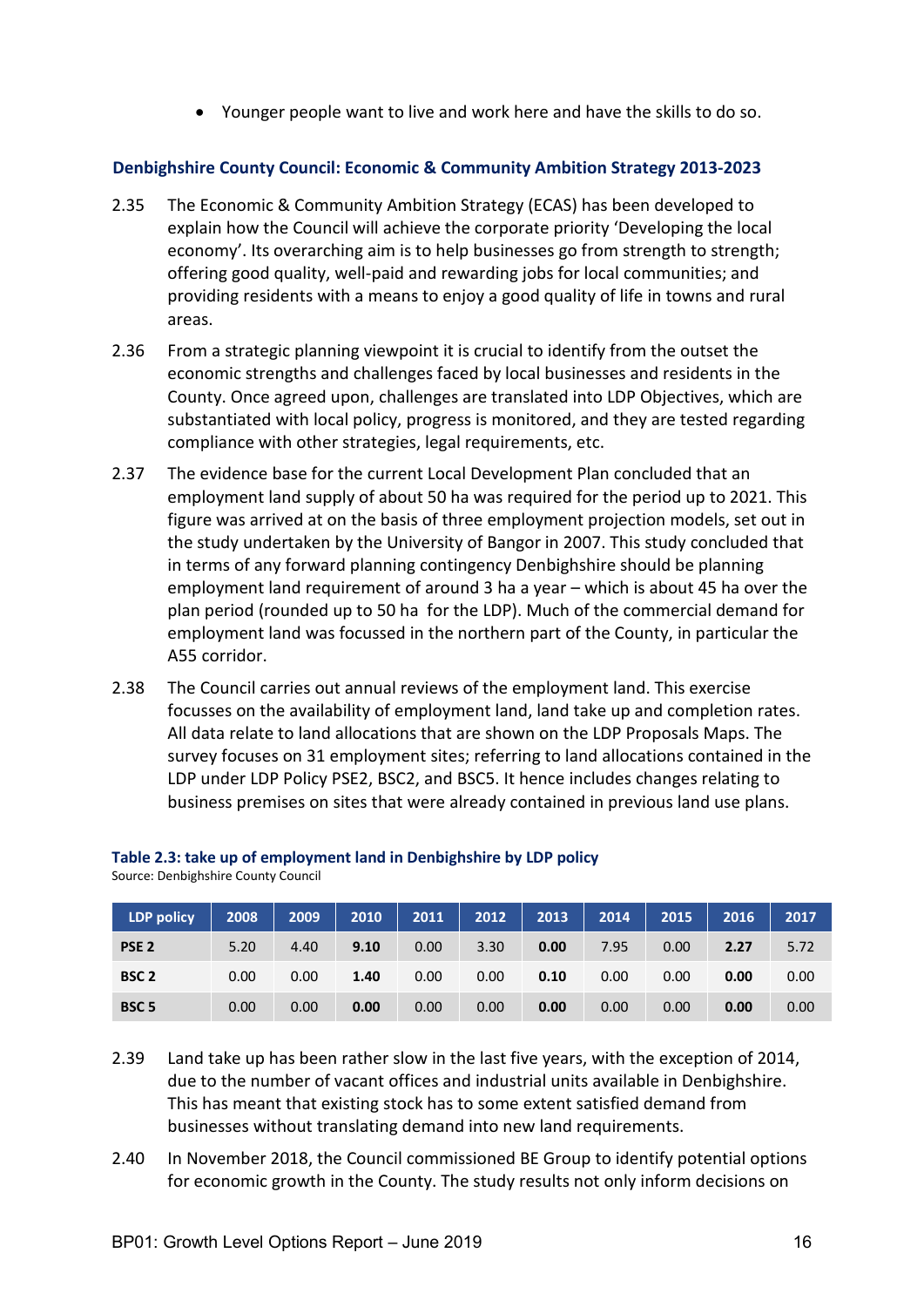the amount and location of site allocations but form the basis for a potential employment-led growth option for the period 2018-2033. Aligned to the provisions contained in Welsh Government Technical Advice Note 23 and the accompanying best practice guidance, the study is based on property market assessment, (2) audit of selected employment land allocations, (3) future land requirements, and (4) policy options and recommendations.

- 2.41 The Employment Land and Economic Growth Assessment 2019 presents two alternative growth options (methodologically reflecting Welsh Government guidance):
	- **Employment land requirement option 1:** practice guidance method: past building completions (2007-2018); calculation is based on the last 11 years land take-up of 2.38ha/year projected forward for the new Plan period, plus considering a buffer of five years supply to reflect a choice of sites by size, quality and location  $-$  (2.38ha/year x 15 years) + (2.38ha/year x 5 years) = **47.60 ha**
	- **Employment land requirement option 2:** practice guidance method: labour demand forecast; calculations are based on differences in jobs transferred into floorspace requirements and land requirements as follows: B1-Offices = 3.81 ha; B2/B8 Industrial = 2.91 ha which gives a total of  $6.72$  ha  $+5$  year flexibility of 2.24 ha = **8.96 ha**

These are represented in the growth options presented in this background paper (options 5 and 4 respectively).

2.42 The next step for the Council is to discuss how to address employment land requirements. The Employment Land and Economic Growth Assessment 2019 is available as part of the evidence base for the Replacement LDP<sup>8</sup>.

## <span id="page-16-0"></span>The Council's aspirations for the 2018-2033 RLDP

- 2.43 The Replacement Local Development Plan will be underpinned by the Wellbeing of Future Generations Act and the Conwy and Denbighshire Wellbeing Plan. The proposed objectives for the replacement LDP set out what the plan is trying to achieve. Those directly relevant to the economic aspirations for the County include:
	- allocating sufficient land in accordance with a sustainable settlement strategy to meet the projected market and affordable needs of Denbighshire.
	- supporting the provision, operation and development of infrastructure and services
	- supporting a healthy economy including proposals for strategic growth, key economic sectors and the rural economy.

<span id="page-16-1"></span> <sup>8</sup> [https://www.denbighshire.gov.uk/en/resident/planning-and-building-regulations/local-development-plan/replacement](http://www.conwy.gov.uk/rldp)[ldp/replacement-ldp.aspx](http://www.conwy.gov.uk/rldp)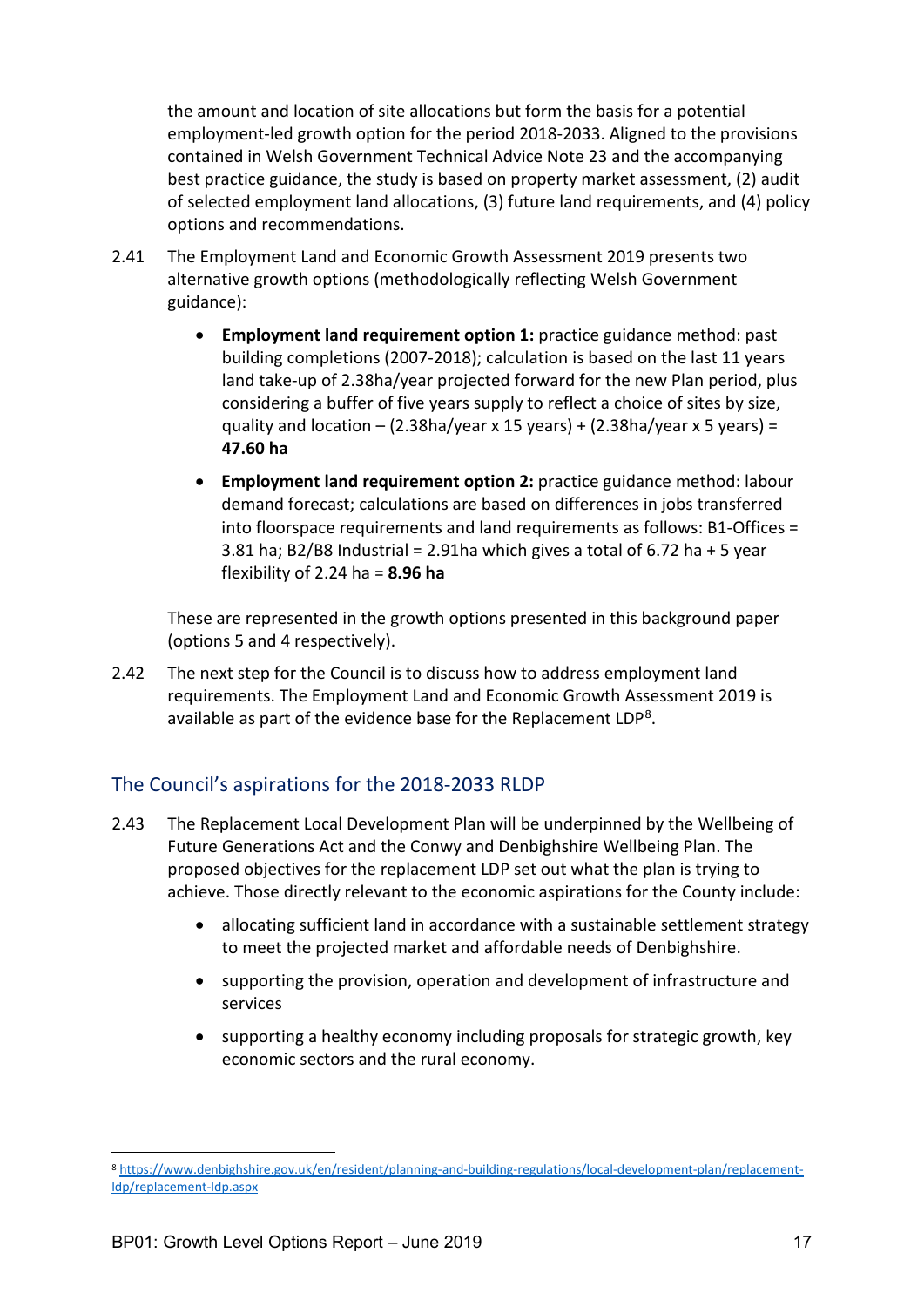• enabling the regeneration and renewal of Denbighshire's built environment and public realm to contribute to vital, viable and attractive town centres with employment premises that meet the needs of modern businesses.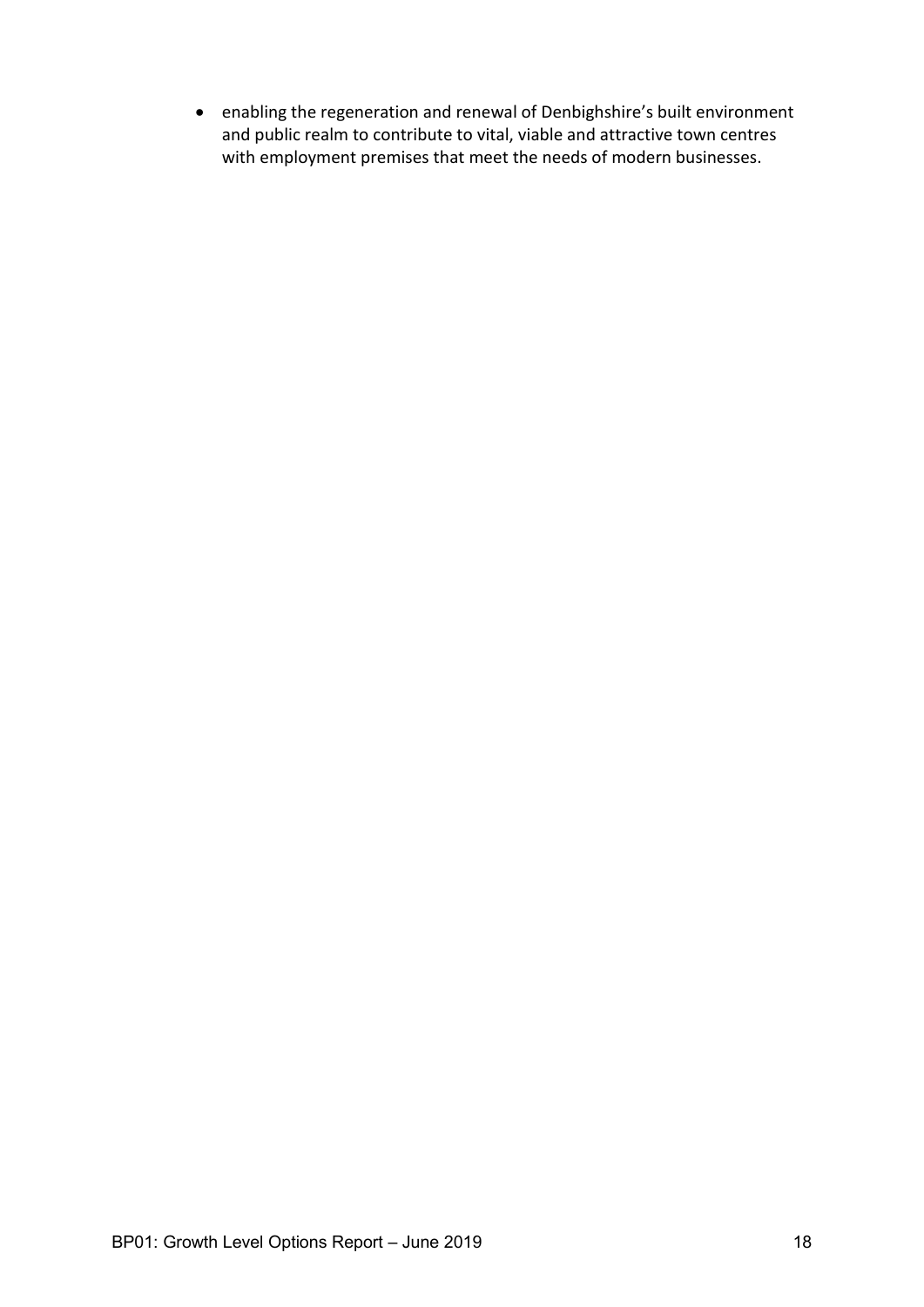# <span id="page-18-0"></span>**3. Growth options that were considered**

- 3.1 The evidence was used to help shape the wide range of different growth scenarios we looked at before settling on the five which are presented in this paper.
- 3.2 When looking at predicting future growth, there are three main factors which can drive projections work – demographic change, change in the number of new dwellings and change in employment provision. The three factors are all interrelated – an increase in employment in the area may lead to in-migration and thus population growth, which requires additional housing provision, or lack of sufficient housing provision may cause people to move out of the area, taking their employment skills with them and discouraging employers from developing within the local economy. We try to balance the three elements of growth but can't always do so within the statistical exercise of producing projections, as there is always a dominant driver of growth.
- 3.3 Part of the population and housing projection work has been to calculate the number of jobs (jobs density calculation) required to meet the projected population increase in the County over the Plan period. This is so we can provide evidence to Welsh Government and the Planning Inspector that, right from the outset, we have considered the relationship between housing numbers, employment and the level of employment land allocations required. This approach has been endorsed by the Inspectorate at the Cheshire West and Chester<sup>[9](#page-18-2)</sup> examination into their core strategy, as well as by the Inspector examining the Newport  $LDP^{10}$  $LDP^{10}$  $LDP^{10}$ , and whilst they acknowledge that there is no perfect 'fit' between these three elements it is important nonetheless to show evidence of their relationships.
- 3.4 Only one projection is presented in this paper, and this is the Council's preferred growth option for the Replacement Local Development Plan. It is an employment led projection. However, we looked at a broad range of projections before we reached this stage.

## <span id="page-18-1"></span>Employment led projections

3.5 Employment led projections usually rely on either predictions of job numbers or employment land requirements as a starting point for future growth. Population and household impacts are calculated by using a backward iteration methodology which adjusts components of population change (mainly migration levels amongst the working age population and their dependents) to match jobs growth to population growth levels.

<span id="page-18-3"></span><span id="page-18-2"></span> <sup>9</sup> Cheshire West and Chester Local Plan (Part One) Inspectors Report, Paragraph 50 and <sup>51</sup> [http://consult.cheshirewestandchester.gov.uk/portal/cwc\\_ldf/cwc\\_lp/localplanexamination/examination](http://consult.cheshirewestandchester.gov.uk/portal/cwc_ldf/cwc_lp/localplanexamination/examination) <sup>10</sup> Newport LDP Inspectors report, paragraph 3.18 – 3.23 [http://www.newport.gov.uk/documents/Planning-](http://www.newport.gov.uk/documents/Planning-Documents/LDP-2011-2026/Newport-LDP---Inspectors-Report---515474.pdf)[Documents/LDP-2011-2026/Newport-LDP---Inspectors-Report---515474.pdf](http://www.newport.gov.uk/documents/Planning-Documents/LDP-2011-2026/Newport-LDP---Inspectors-Report---515474.pdf)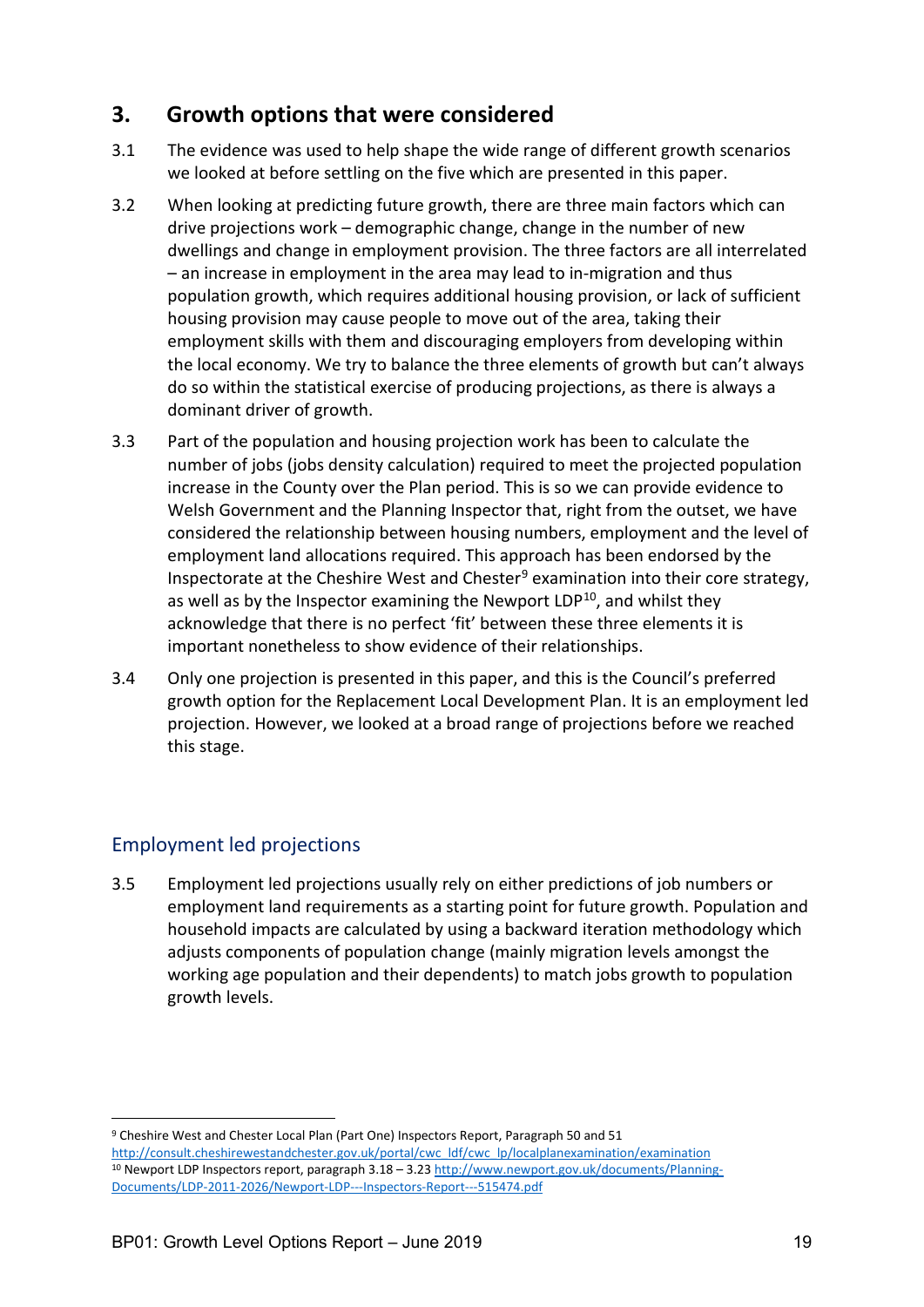- The growth options we initially looked at were based on economic growth forecasts and other evidence used in Employment Land and Economic Growth Assessment $11$ .
- The Employment Land and Economic Growth Assessment proposed a range of different growth scenarios based on sectorial analysis of both past trends in employment land take-up and projections of future jobs growth.
- Additional employment led projections based on jobs growth of +1,500 over the Plan period were produced after it was felt that none of the projections presented at the key stakeholder pre-deposit participation stage quite balanced the Council's aspirations for housing and the economy.

## <span id="page-19-0"></span>Population led projections

- 3.6 Population led projections use a prediction of population change as a starting point for future growth. There are several elements to population change which can be adjusted to give different pictures of future population. Variations in migration trends and household formation rates tend to be the elements which are most commonly used to build different growth scenarios, but fertility and mortality rates and population age structures can also be varied to look at different aspects of population change.
	- Welsh Government's 2014-based 5 year and 10 year migration-trend projections were the starting point for considering dwelling and employment impacts for the Replacement Local Development Plan, together with other evidence about population, housing and employment growth and aspiration.
	- Alongside these, we looked at other migration trend based projections. A range of new migration-led projections were also produced in-house, using data which updated the base year for projections to 2017 making use of data published in June 2018<sup>12</sup>. Projections which used exactly the same methodology as the official Welsh Government projections were produced, as well as those that used a propensity model for migration.

## <span id="page-19-1"></span>Dwelling led projections

3.7 Dwelling led projections use a prediction of new house building rates as a starting point for future growth.

<span id="page-19-2"></span><sup>&</sup>lt;sup>11</sup> The Employment Land and Economic Growth Assessment, commissioned from BE Group Planning Consultants, is available as part of the background evidence for the LD[P https://www.denbighshire.gov.uk/en/resident/planning-and](http://www.conwy.gov.uk/rldp)[building-regulations/local-development-plan/replacement-ldp/replacement-ldp.aspx](http://www.conwy.gov.uk/rldp)

<span id="page-19-3"></span><sup>&</sup>lt;sup>12</sup> Most recently published data at the time of the publication of the evidence for the key stakeholder pre-deposit participation.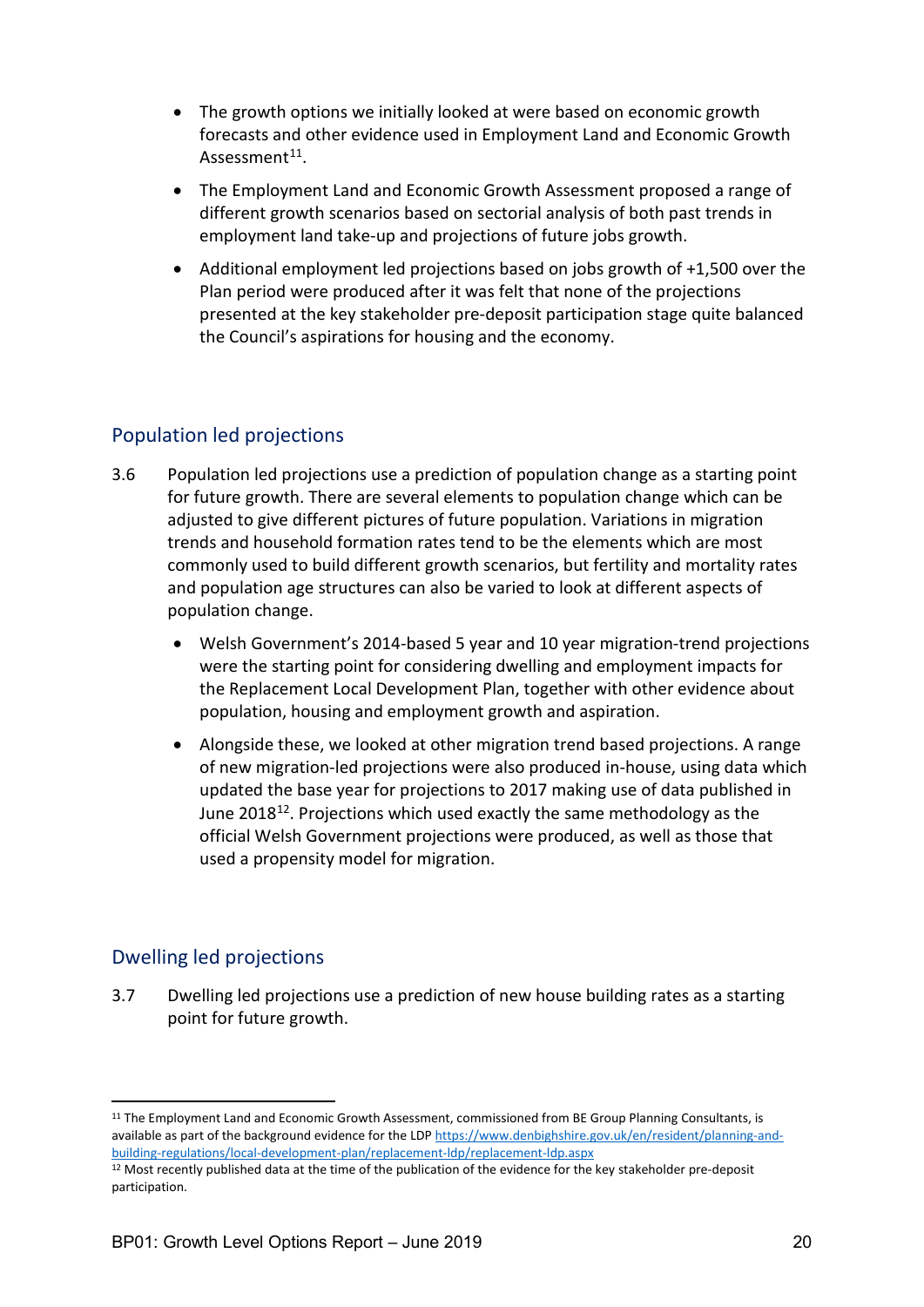- The dwelling led growth options we looked at included scenarios based on a number of past housing completion rates back to 2001/02.
- We also produced projections based on the Local Housing Market annual affordable housing need figures and an assumption of 20% deliverability to calculate overall need.
- 3.8 Other growth variants were considered but not worked up into full projections. These included variants based on past housing completion trends (not pursued as population led and employment led projections that had already been produced gave comparable levels of housing growth) and variants on household formation rates (not pursued as there is no robust evidence to support variance from the officially produced rates).
- 3.9 Altogether, sixteen different growth options were produced before selecting the preferred growth option which is presented in this report. A table giving more details of the case for and against each growth scenario is shown in appendix A2.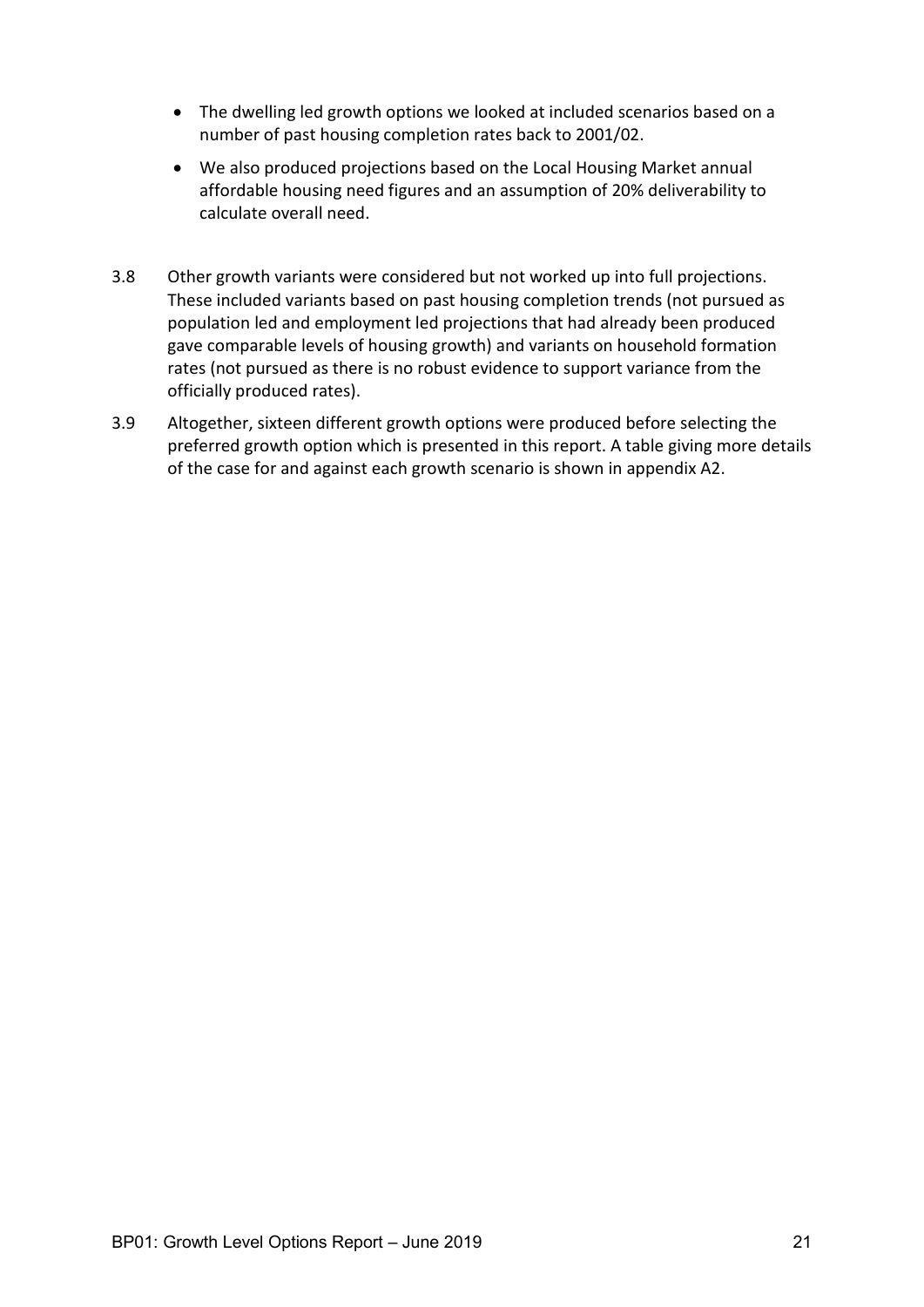# <span id="page-21-0"></span>**4. Selected growth option**

- 4.1 From the range of projections which were produced for the key stakeholder engagement stage of the Replacement Local Plan process, five were selected as being the most robust representations of the evidence in section 3, and which also support the aspirations of the Replacement Local Development Plan. Three of the growth options were population led projections which use Welsh Government's official projections methodology as a starting point, but use different trends and assumptions about future growth. The two additional growth scenarios were employment led and derived from information in the Employment Land and Economic Growth Assessment.
- 4.2 Whilst some of the options presented at this stage provided realistic and deliverable growth options for housing, and some offered economic growth that was in line with the results of the Employment Land and Economic Growth Assessment, it was felt that none quite balanced the Council's aspirations in these two areas. Therefore a new set of projections were commissioned, which took a combined approach. These are based on projected jobs growth of +1,500 over the Plan period. They allow for sustainable housing growth, but would also offer flexibility when looking at the employment land requirement. More details about the selection of the growth option are available in the Preferred Strategy document
- 4.3 They are employment-led projections. That means jobs growth is the main driver of population change over the period.
- 4.4 The methodology for this growth scenario is different from the traditional migrationled projections methodology used in Welsh Government's sub-national projections. Population, household and dwelling impacts are calculated by using a backward iteration methodology which adjusts components of population change (mainly migration levels amongst the working age population and their dependents) to match jobs growth to population growth levels.
- 4.5 When selecting the growth option presented in this background paper, Conwy and Denbighshire Public Service Board's well-being aspirations for a more balanced population that retains younger people within the area, offers employment opportunities to help achieve this, and provides suitable and affordable housing for our existing and future population was a key consideration.

## <span id="page-21-1"></span>Justification for supporting this growth option

- 4.6 It gives dwelling growth within the range of recent completions figures (about 3,775 new dwellings over the Plan period or an average of about 250 each year).
- 4.7 Jobs driven in-migration sees growth in the working age population, supporting aspirations within the draft Replacement Local Development Plan of economic growth and a more balanced population structure.
- 4.8 Jobs growth of 1,500 helps match aspirations for economic growth for the area, suggesting a need for employment land of about 10.5 ha for new jobs over the Plan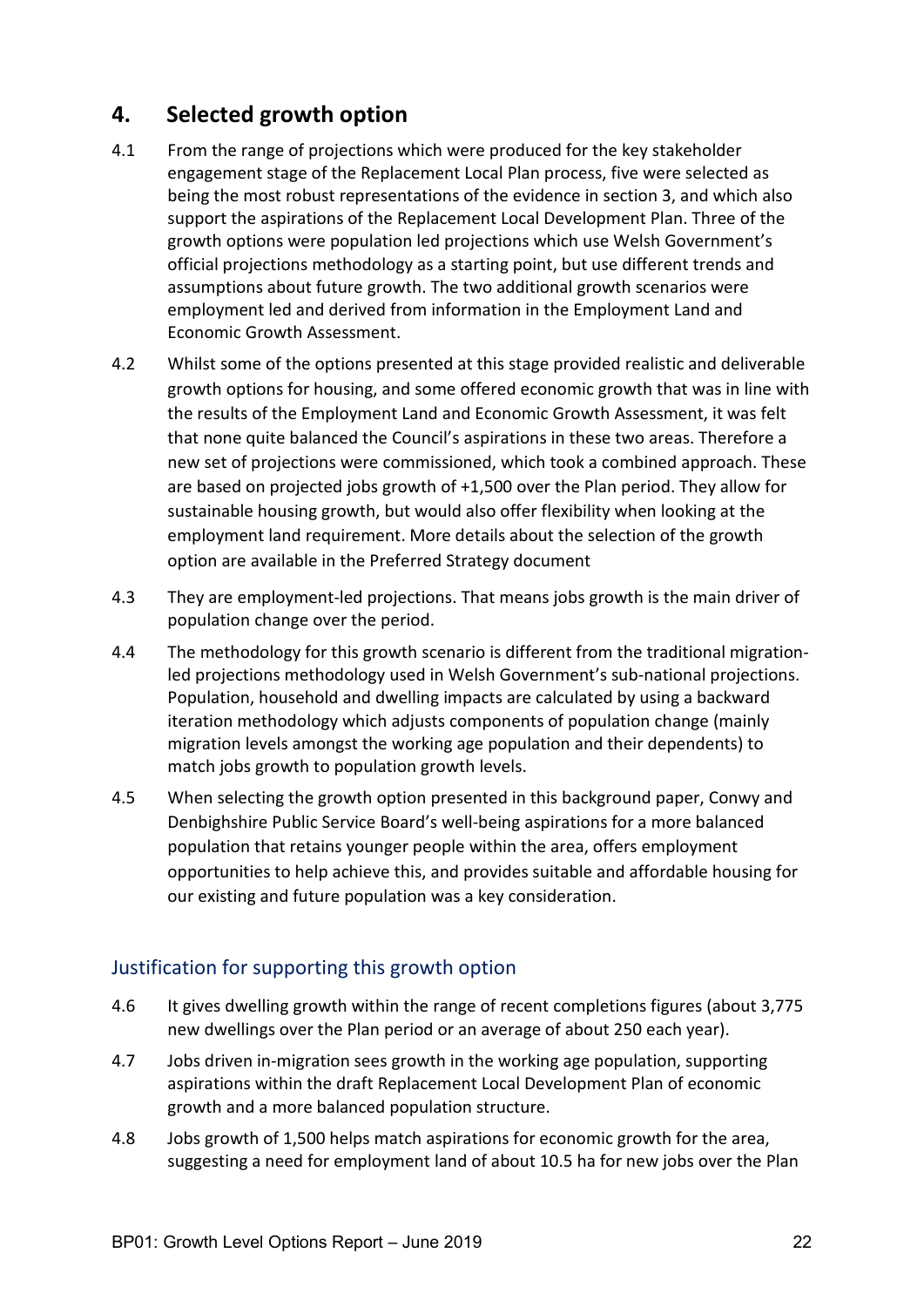period (additional employment land may be needed for replacement or expansion of existing sites).

4.9 It helps balance the Council's aspirations for housing and the economy.

#### <span id="page-22-0"></span>Arguments against supporting this growth option

- 4.10 The projection does not match figures based on population trends though we would not expect it to, as they are measuring different trends.
- 4.11 They may give an over optimistic view of potential for growth, given evidence of an ageing population structure across the Western world.
- 4.12 Back iteration modelling assumes behaviours and their drivers will not change, and does not adequately accommodate the 'pull' factors that may lead to out-migration (or restrict in-migration).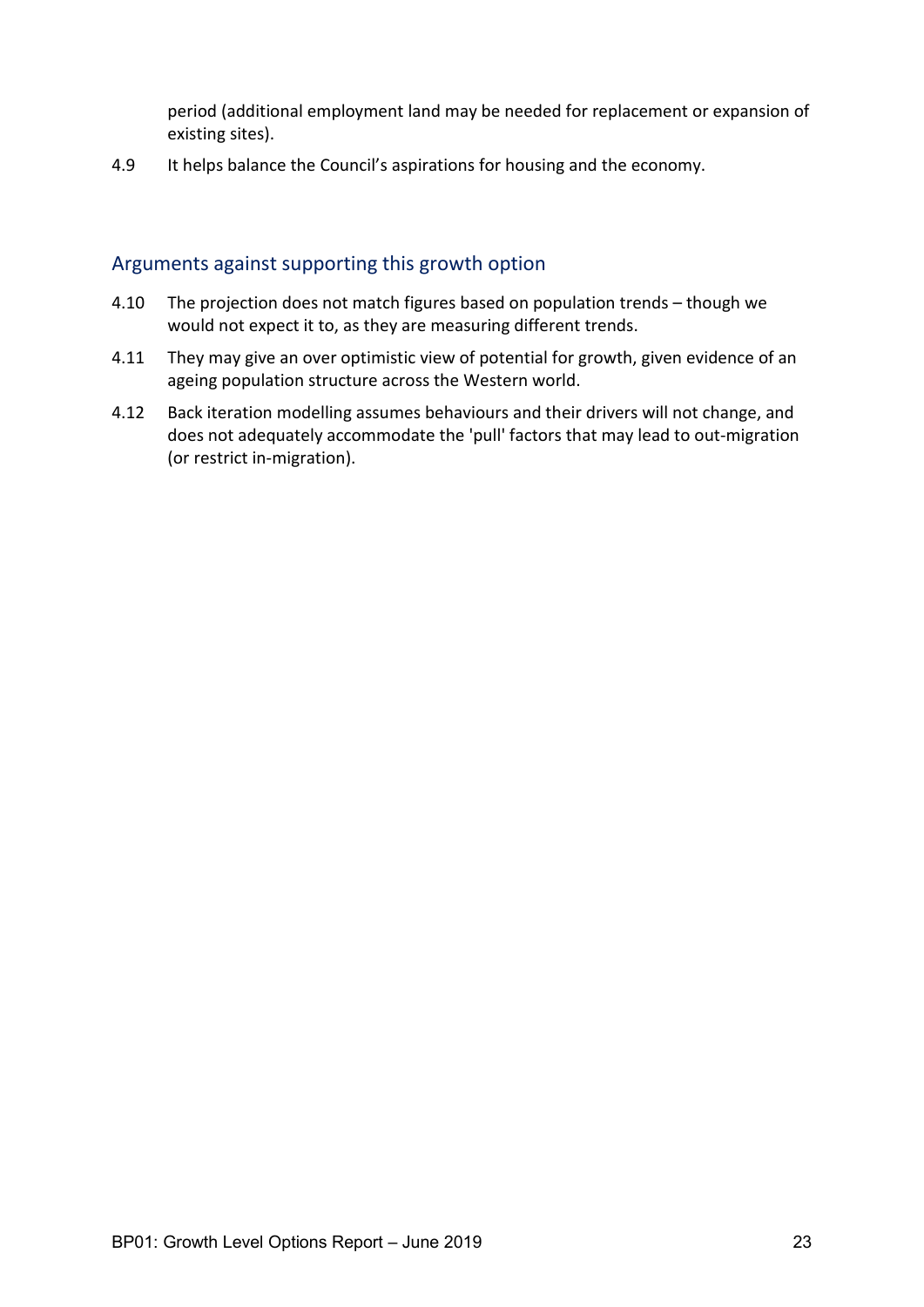# <span id="page-23-0"></span>**5. What the preferred growth option shows**

- 5.1 This section of the report gives details of the change in population, jobs and household totals over the Plan period for Denbighshire County Council's preferred growth option, and also looks at the dwelling, housing mix and employment land implications which arise from these changes.
- 5.2 All data is for change between 2018 and 2033 (the Plan period) unless otherwise stated.

## <span id="page-23-1"></span>Population change

#### **Table 5.1: population projections for Denbighshire**

Sources: 2017-based population and household projections, and employment led projections, Conwy County Borough Council

| <b>Change 2018-2033</b>      |          |
|------------------------------|----------|
| <b>Number</b>                | 5,800    |
| Percentage                   | 6.1%     |
| Average annual net migration | 640      |
| <b>Increase caused by</b>    |          |
| Natural change               | $-3,750$ |
| <b>Migration</b>             | 9.600    |

- 5.3 The projections shows population growth over the Plan period of 5,800 (6.1%). In the 15 years to 2017 the population of Denbighshire increased by 1.8%.
- 5.4 Migration is the biggest driver of change. Migration levels vary each year depending on age/gender specific propensities and the impact on migration on the number of people of working age needed to fill the new jobs that are being created. Net migration figures are an average over the plan period, and annual figures may be higher of lower than this average for any given year.
- 5.5 The natural change figures presented in this table are not the same as would be produced by a natural change (no migration) projections scenario – births and deaths figures include people who have moved into the area during the period, and by 2033 will include measures of these life events that occur to all people who have moved into the area since 2018 and not just the population who were resident in mid-2018.
- 5.6 Welsh Government's official 2014-based projections are referred to in the following chart and accompanying analysis, to give an indication of how the employment-led projections used for the preferred growth option may help to rebalance the population structure of Denbighshire.
- 5.7 The preferred growth option gives a population total that is only very slightly higher than that shown by the 10 year migration trend variant of the 2014-based Welsh Government projections. Though the rate of growth (at 6.7% over 15 years) is higher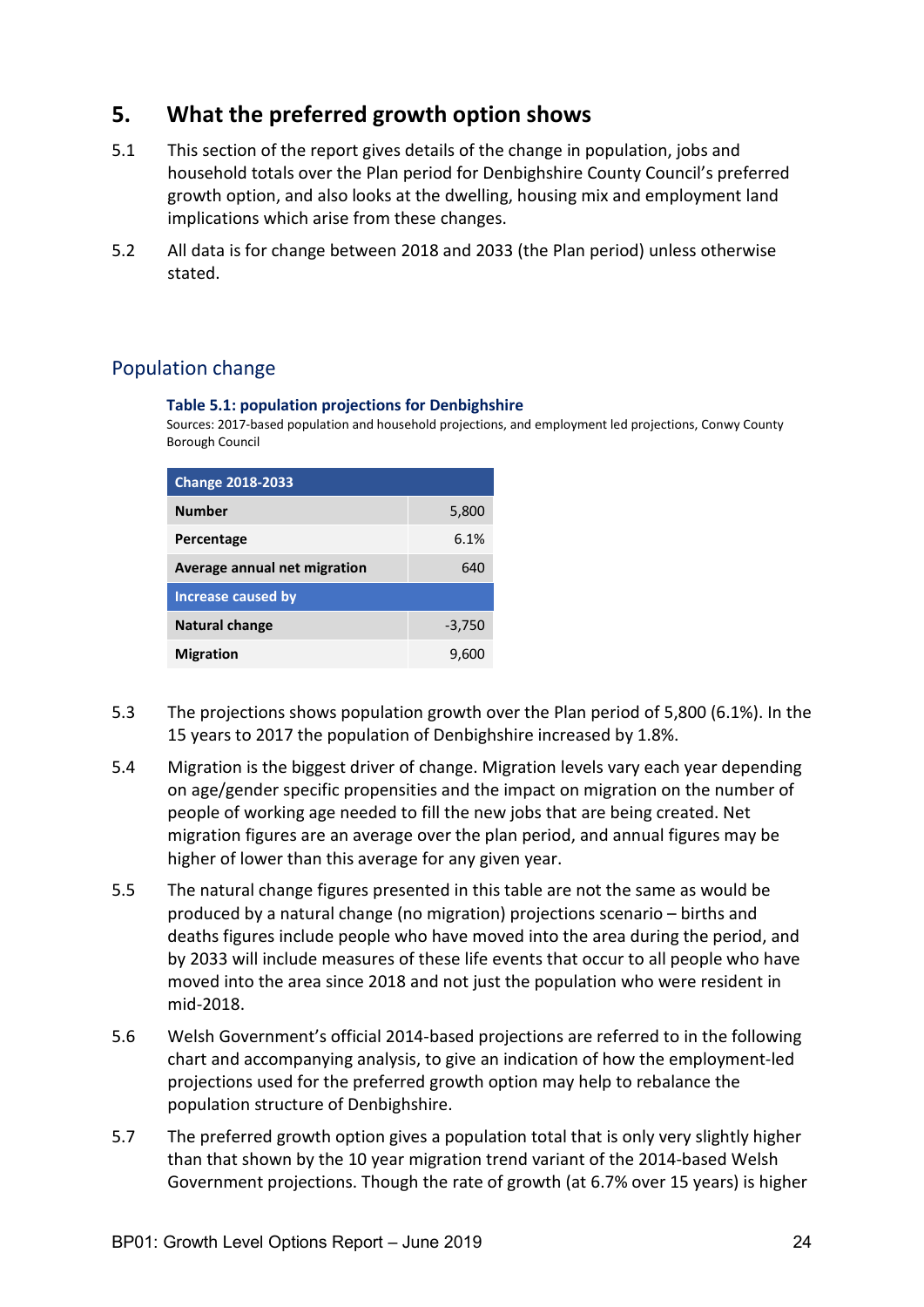than the recent local trend, it is below the overall growth rate seen across the UK as a whole for the same period (7.7%).

#### **Chart 5.1: population projections for Denbighshire**

Sources: mid-year population estimates; ONS; 2014-based population projections, Welsh Government; and employment led projections, Conwy County Borough Council



- 5.8 The official projections and the preferred growth option all have age structures which are older than the Welsh average, which is to be expected given Denbighshire's current age structure. However by 2033 the dependency ratio<sup>[13](#page-24-0)</sup> is lowest with the employment-led projection. (770:1,000 for the preferred growth option compared to 809:1,000 for the main Welsh Government projection). The employment-led projection used for the preferred growth option encourages more in-migration amongst younger age groups – primarily amongst those of working age, but it also has an impact on the number of children within the population as people of working age are of course more likely to be or become parents than older age groups. The UK as a whole (and most of the western world) will see age structures become older and dependency ratios increase in the same period as the large babyboomer cohort moves out of the working age group.
- 5.9 By the mid-2030s (just beyond the end of the Plan period), we will start to see a decrease in the older age groups (particularly aged 75+) as we begin to see the

<span id="page-24-0"></span><sup>&</sup>lt;sup>13</sup> Dependency ratio – number of people within the population who are not of working age for each 1,000 people of working age. Working age population is defined as those aged 16 to 66 by the end of the Plan period.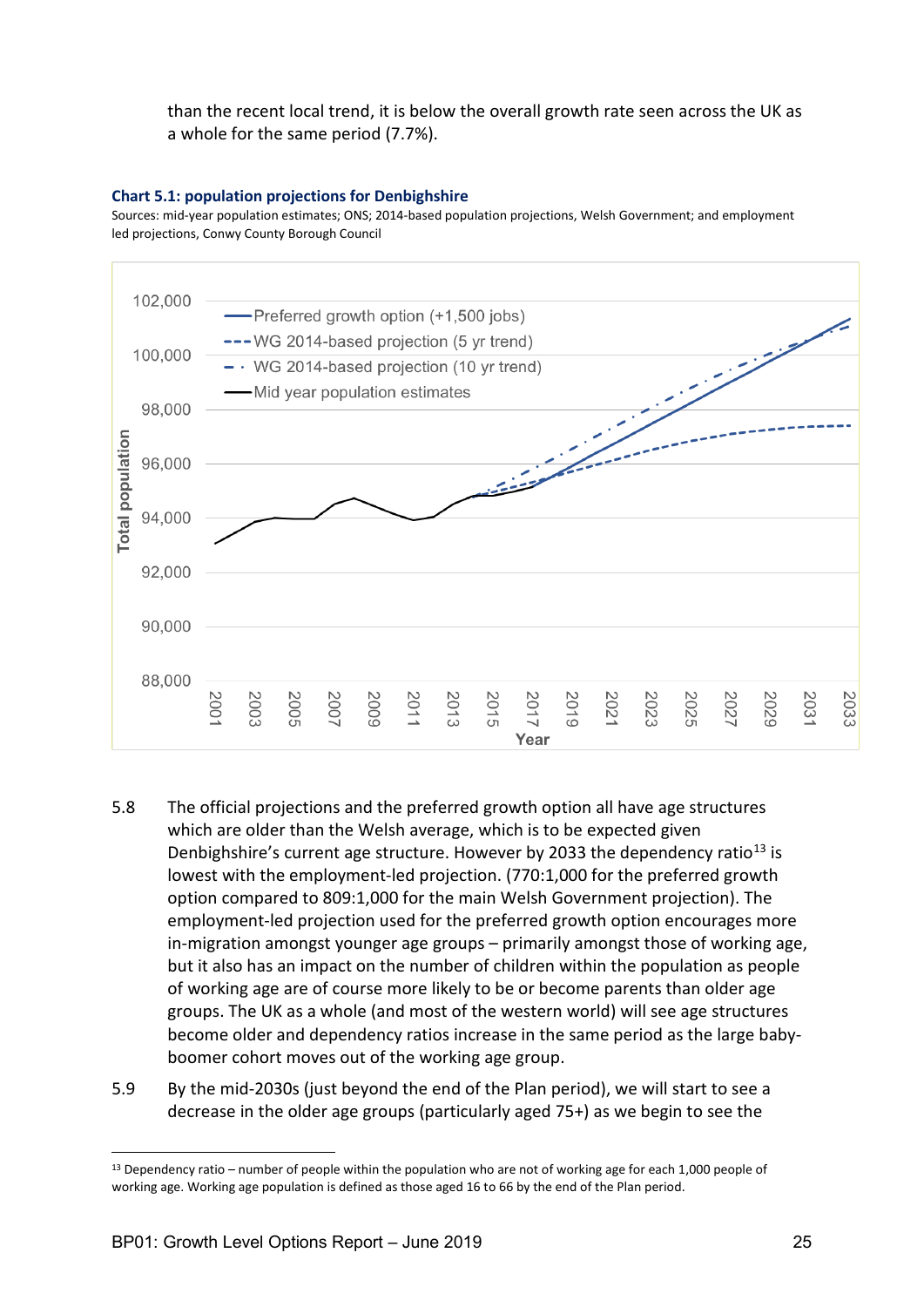demise of the large post-World War 2 baby-boomer cohort (born mid-1940s to early 1960s). This needs to be kept in mind when planning longer term for an ageing population (see section 2 'Looking at the evidence: demographic profile' for more information).

#### <span id="page-25-0"></span>Household growth

- 5.10 Household projections are obtained by removing institutional populations<sup>[14](#page-25-1)</sup> from the population projections and then sharing the remaining population between household types, based on age/gender specific likelihoods of them being members of different types of household.
- 5.11 Household membership rates continue to change at the same rate as they did between 2001 and 2011. (Household membership rates show the likelihood of people of different ages and genders to form households of different types, such as one person households or two adult + two children households).

#### **Table 5.2: household projections for Denbighshire**

Sources: 2017-based population and household projections, and employment led projections, Conwy County Borough Council

| <b>Change 2018-2033</b>       |       |
|-------------------------------|-------|
| <b>Number</b>                 | 3,100 |
| Percentage                    | 7.4%  |
| Average household size 2033   | 2.226 |
| <b>Increase caused by</b>     |       |
| <b>Population growth</b>      | 2,450 |
| Change in ave. household size |       |

- 5.12 The projections show household growth over the Plan period of 3,100 (7.4%).
- 5.13 Household growth rates are higher than population growth rates. This is because, as well as increasing due to growth in the population, the number of households within the population is also affected by the long-term trend towards smaller household size. The last two rows in the table above show the relative impact of both types of change.

<span id="page-25-1"></span><sup>&</sup>lt;sup>14</sup> Institutional (or communal establishment) populations are people who are not living as part of a household. It counts only those who are expected to live in a communal establishment for six months or longer. It includes care homes, hospitals, boarding schools, prisons, nurses accommodation, hotels/guesthouses with room for 10 or more guests, sheltered accommodation where fewer than half of units have cooking facilities and/or the main meal is provided communally, and all accommodation provided solely for students (privately or university owned halls of residence, student villages or cluster flats/houses). It does not include houses rented to students by private landlords.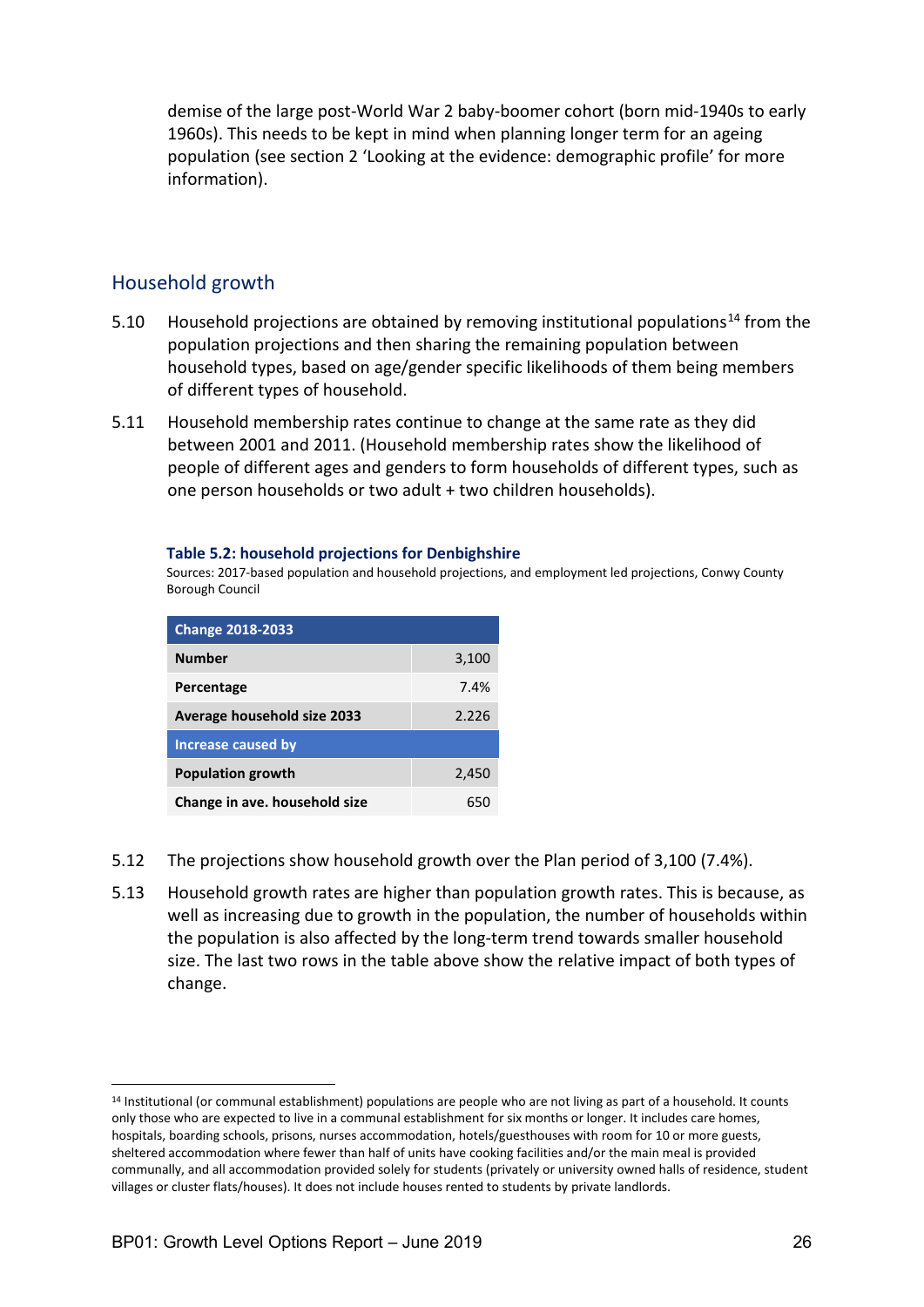## <span id="page-26-0"></span>Dwelling requirements

5.14 When converting household projections to dwelling requirements, an allowance for vacant dwellings and second/holiday homes of about 5.1% is made. This is because there is a need to provide more dwellings than there are households to allow for churn within the housing market and to make a provision for potentially 'hidden' households to be accommodated. This 5.1% is in line with past trends<sup>[15](#page-26-1)</sup> and is applied to the whole of the dwelling stock. Part of this 5.1% is an allowance for holiday/second homes within the dwelling stock. A continued supply of this kind of accommodation is an important contributor to the local economy, which is heavily reliant on the tourism industry. Welsh Government recommends a notional average allowance across Wales of about 4%, with a range between 1.5% and 9% depending on local evidence[16.](#page-26-2)

#### **Table 5.3: new dwelling requirements for growth options for Denbighshire**[17](#page-26-3)

Sources: 2017-based population and household projections, and employment led projections, Conwy County Borough Council

| <b>Change 2018-2033</b>        |       |
|--------------------------------|-------|
| <b>Households to dwellings</b> | 3,250 |
| <b>Plus contingency</b>        | 525   |
|                                |       |
| <b>Total</b>                   | 3,775 |
| Average annual requirement     | 220   |

- 5.15 An additional contingency of 15% has been added to the figure which results from this calculation, to allow flexibility in the amount of land which is allocated for housing development. This is in case some of the sites which are expected to be developed during the Plan period do not come forward or experience unforeseen delays in development.
- 5.16 The projections show a dwelling requirement over the Plan period of 3,775. This is about 250 new dwellings a year (220 without contingency). Chart 2.5 in the section 'Looking at the evidence; dwelling requirements and past completions' looks at how these figures compare with past provision.
- 5.17 Not all of these new dwellings will require new allocations of land for housing. Land with existing permissions, dwellings which have already been built in the early years of the Plan's life and developments of 'windfall' sites will all contribute to the provision of new dwellings.

<span id="page-26-1"></span> <sup>15</sup> 2001 and 2011 Censuses of Population give rates of 4.3% and 5.1% respectively

<span id="page-26-2"></span><sup>&</sup>lt;sup>16</sup> Welsh Government response to Cardiff Local Development Plan session on housing, 15<sup>th</sup> January 2015

<span id="page-26-3"></span><sup>&</sup>lt;sup>17</sup> As numbers are only a projection of future requirements and are not an exact count, the results are rounded to the nearest 50 for publication, except for projected annual dwelling requirements, which are rounded to the nearest 10.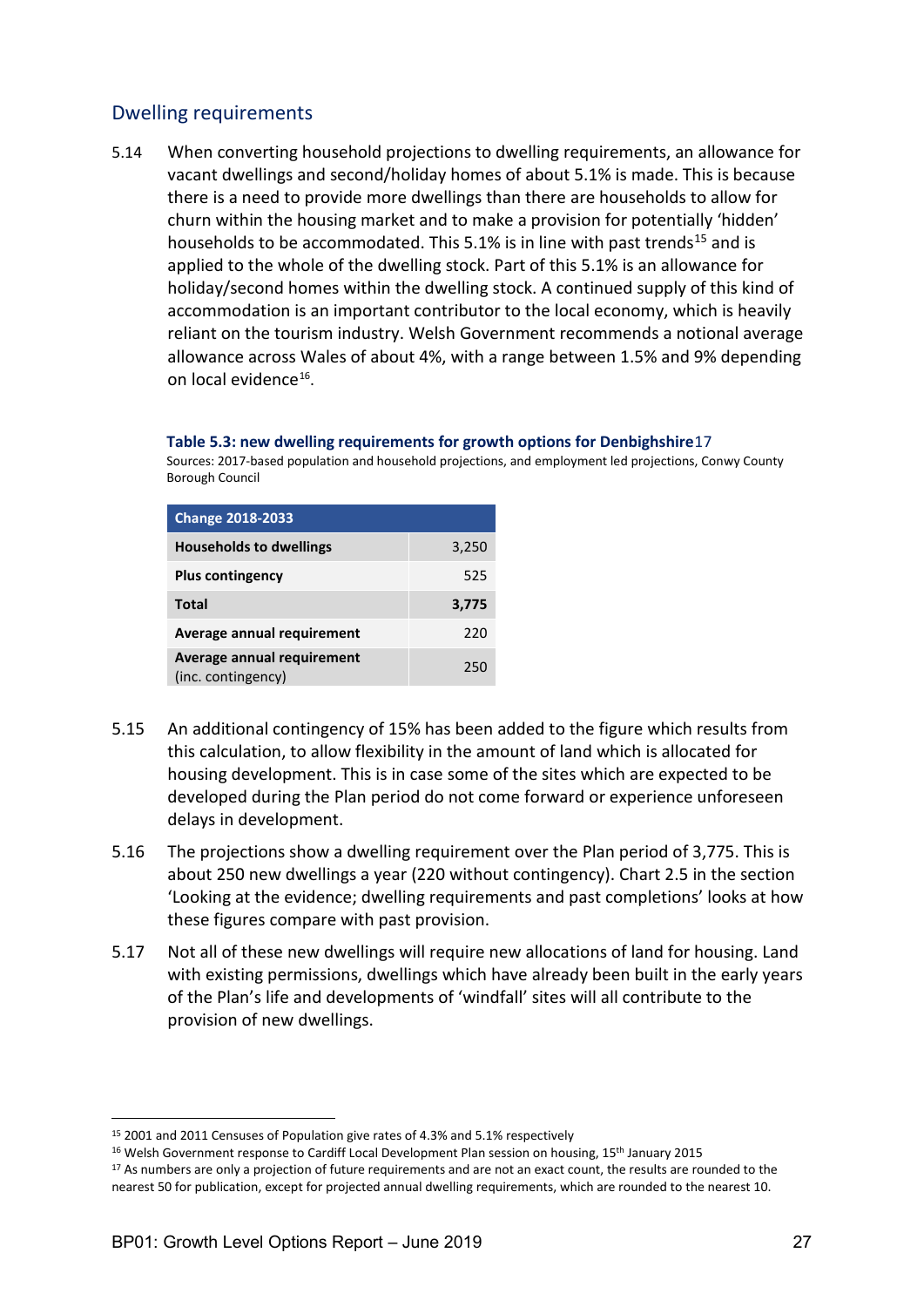5.18 Further information is presented in the Joint Housing Land Availability report (2019) and the Replacement Local Development Plan Draft Preferred Strategy<sup>18</sup>.

## <span id="page-27-0"></span>Impact on deliverability of affordable housing

- 5.19 An indication of the deliverability of new social and intermediate tenure affordable housing from these dwelling figures can be provided with a simple calculation, making assumptions of 10% or 20%<sup>[19](#page-27-3)</sup> deliverability within the overall dwelling figure, as laid out in the table below.
- 5.20 The definition of affordable housing used here is social rented, affordable rented and intermediate housing, provided to eligible households whose needs are not met by the market<sup>20</sup>. It does not include the wider definition of low-cost market housing.

#### **Table 5.4: potential deliverability of affordable housing to meet social and intermediate need**

Sources: 2017-based population and household projections, and employment led projections, Conwy County Borough Council

| Affordable housing potential at 10% of total<br>dwelling requirement |     |  |  |
|----------------------------------------------------------------------|-----|--|--|
| <b>Total over Plan period</b>                                        | 400 |  |  |
| Average annual figure<br>30                                          |     |  |  |
| Affordable housing potential at 20% of total<br>dwelling requirement |     |  |  |
| <b>Total over Plan period</b>                                        | 750 |  |  |
| Average annual figure                                                |     |  |  |

#### <span id="page-27-1"></span>Housing mix

- 5.21 Household projections can be used to provide an indication of the potential change in future housing mix requirement. As already stated in paragraph 5.11 above, average household sizes are expected to decrease in line with past trends.
- 5.22 These figures are based on household change rather than dwelling figures and so will match those in the 'household growth' section above, rather than the figures in the section on 'dwelling requirement'.
- 5.23 Further analysis shows that one and two person households make up nearly all of the projected increase in household numbers between 2018 and 2033.

<span id="page-27-3"></span> $19$  10% is the level of deliverability for affordable housing as a proportion of all new build housing as presented in the current LDP. The 20% figure gives a possible aspirational total for future deliverability.

<span id="page-27-2"></span> <sup>18</sup> [https://www.denbighshire.gov.uk/en/resident/planning-and-building-regulations/local-development-plan/replacement](http://www.conwy.gov.uk/rldp)[ldp/replacement-ldp.aspx](http://www.conwy.gov.uk/rldp)

<span id="page-27-4"></span><sup>20</sup> Se[e https://www.gov.uk/guidance/definitions-of-general-housing-terms](https://www.gov.uk/guidance/definitions-of-general-housing-terms)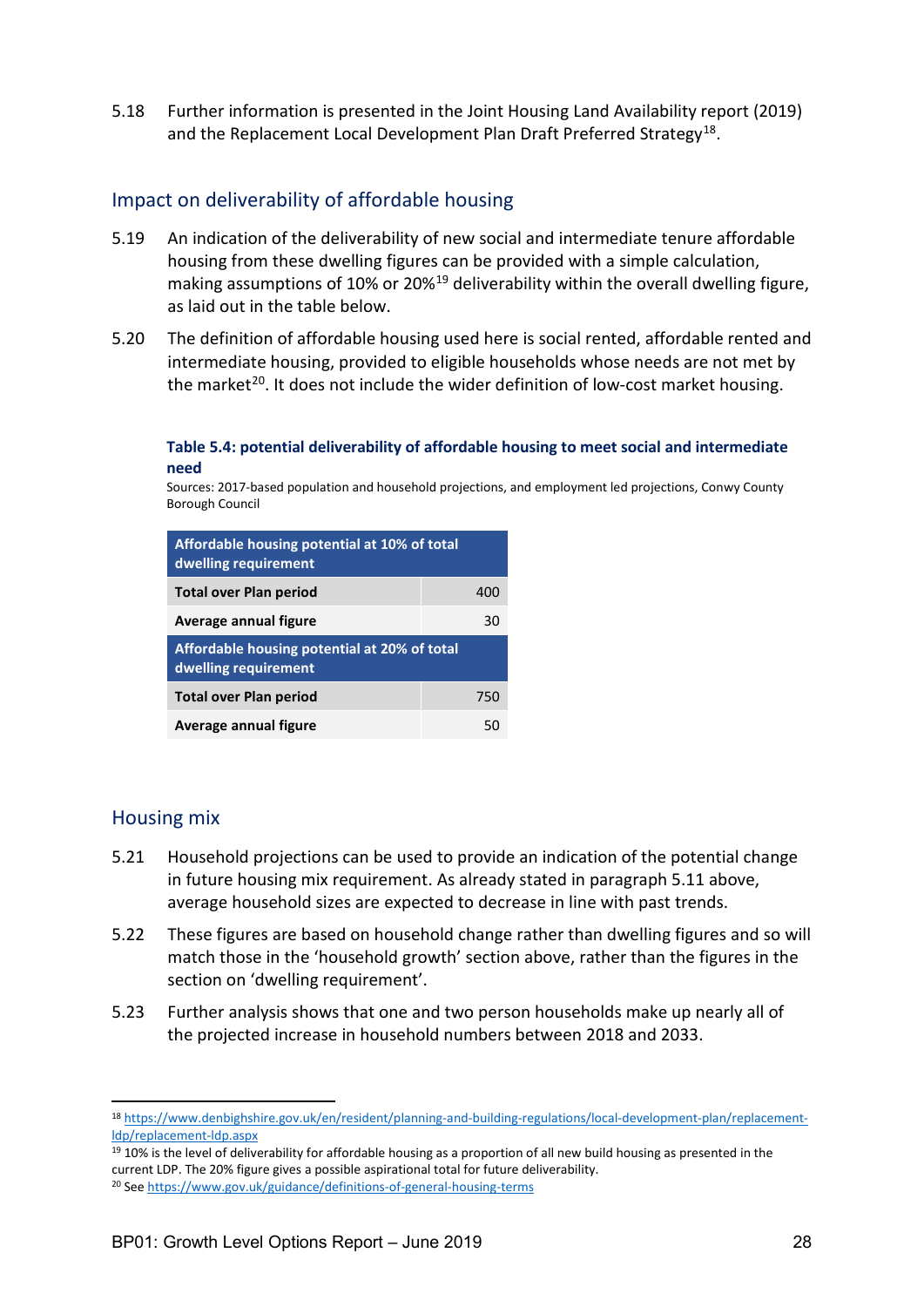- 5.24 Though the *number* of households of four or more persons is expected to increase during the period, the *proportion* of households of 4+ people will decrease slightly (falling from about 18% of all households in 2018 to about 17% of all households in 2033).
- 5.25 2011 Census data also supports the notion that new provision should be concentrated on dwellings for smaller households, and not on larger dwellings, as Denbighshire is already significantly over provided with larger properties that are under occupied. Using a very simplified measure of under occupation, in 2011 there were over 20,000 households living in accommodation that had more bedrooms than inhabitants. This was 49.5% of all households, and included 3,500 households containing only one or two residents who were living in dwellings containing four or more bedrooms<sup>[21](#page-28-0)</sup>.

#### **Table 5.5: projected change in number of households in Denbighshire 2018-2033, by household type**

Sources: 2017-based population and household projections, and employment led projections, Conwy County Borough Council

| <b>Change 2018-2033</b>      | No.   | %       |
|------------------------------|-------|---------|
| <b>Total households</b>      | 3,100 | 7.4%    |
| 1 person households          | 1,350 | 10.3%   |
| 2 person households          | 1,500 | 9.7%    |
| 3 person households          | 0     | $-0.4%$ |
| 4 person households          | 200   | 4.3%    |
| 5+ person households         | 50    | 2.7%    |
| All households with children | 350   | 3.0%    |
| Lone pensioner households    | 1,300 | 20.0%   |

#### **Table 5.6: proportion of change by household type (2018-2033)**

Sources: 2017-based population and household projections, and employment led projections, Conwy County Borough Council

| <b>Total households</b>      | 3,100   |
|------------------------------|---------|
| 1 person households          | 43.3%   |
| 2 person households          | 48.4%   |
| 3 person households          | $-0.7%$ |
| 4 person households          | 6.8%    |
| 5+ person households         | 2.1%    |
| All households with children | 1በ 5%   |

<span id="page-28-0"></span><sup>&</sup>lt;sup>21</sup> 2011 Census table DC4405EW: Tenure by household size by number of bedrooms. The calculation allocated each household member a bedroom of their own, making no adjustments for couples or siblings who might share a room. Any dwelling with more bedrooms than occupants was considered under occupied.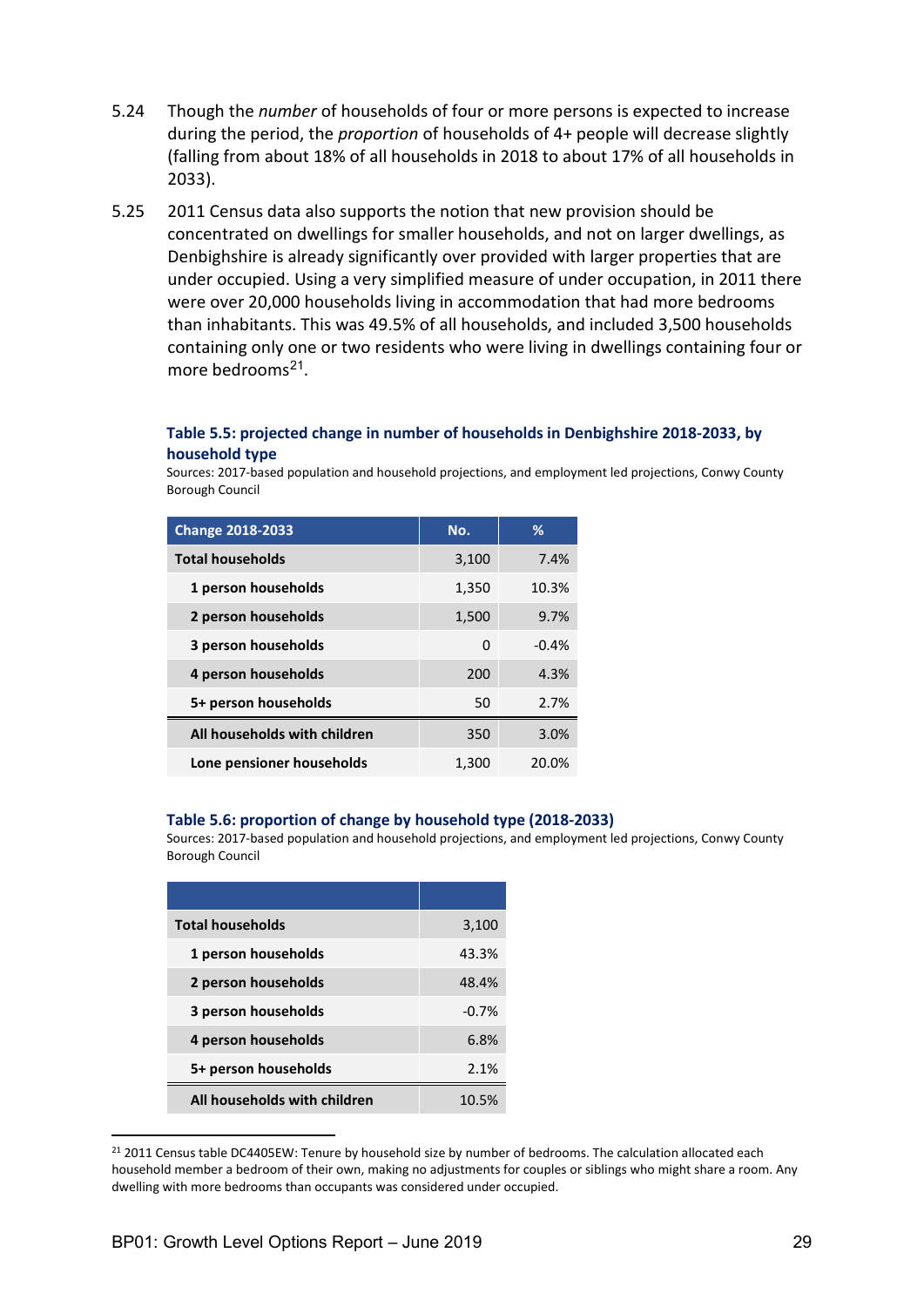| Lone pensioner households | 42.5% |
|---------------------------|-------|
|---------------------------|-------|

- 5.26 Consideration also needs to be given to providing housing which is suitable to meet the needs of an ageing population, with particular emphasis on the needs of lone pensioner households. By 2033, around 55% of all one person households are expected to be pensioners living alone. In 2017 there were an estimated 6,500 lone pensioner households[22](#page-29-1) in Denbighshire – this was 16% of all households, and 50% of all one person households<sup>[23](#page-29-2)</sup>.
- 5.27 However by the late-2030s (just beyond the end of the Plan period) we are likely to see a decrease in the number of lone pensioner households as we begin to see the demise of the large post-World War 2 baby-boomer cohort. This needs to be kept in mind when planning longer term for an ageing population (see section 2 'Looking at the evidence: population' for more information').
- 5.28 Concentrating new provision towards smaller dwellings also increases the potential to make more affordable housing available in the County. Within the market, smaller properties are usually cheaper, and generally meet the needs of newly forming households/first time buyers better than larger dwellings. Within the social housing sector, providing smaller dwellings could help meet the needs of households who have faced cuts to benefits as a result of the introduction of the under occupancy charge (the so called bedroom tax) and thus need to move to smaller accommodation.

## <span id="page-29-0"></span>Employment impacts

5.29 Table 5.7 shows the jobs growth and employment land requirements which are projected to arise from the growth options for Denbighshire Council's Replacement Local Development Plan.

#### **Table 5.7: employment impacts of growth options for Denbighshire**

Sources: 2017-based population and household projections, and employment led projections, Conwy County Borough Council

| <b>Economic impacts</b> |       |
|-------------------------|-------|
| Jobs growth             | 1,500 |
| Land (ha)               | 10.5  |

5.30 The projections show growth over the Plan period of 1,500. This equates to employment land requirements of about 10.5 ha for new jobs over the Plan period (additional employment land may be needed for replacement or expansion of

<span id="page-29-1"></span> <sup>22</sup> People aged 65 and over living alone

<span id="page-29-2"></span><sup>&</sup>lt;sup>23</sup> 2017 household estimates, Knowledge and Analytical Services Division, Welsh Government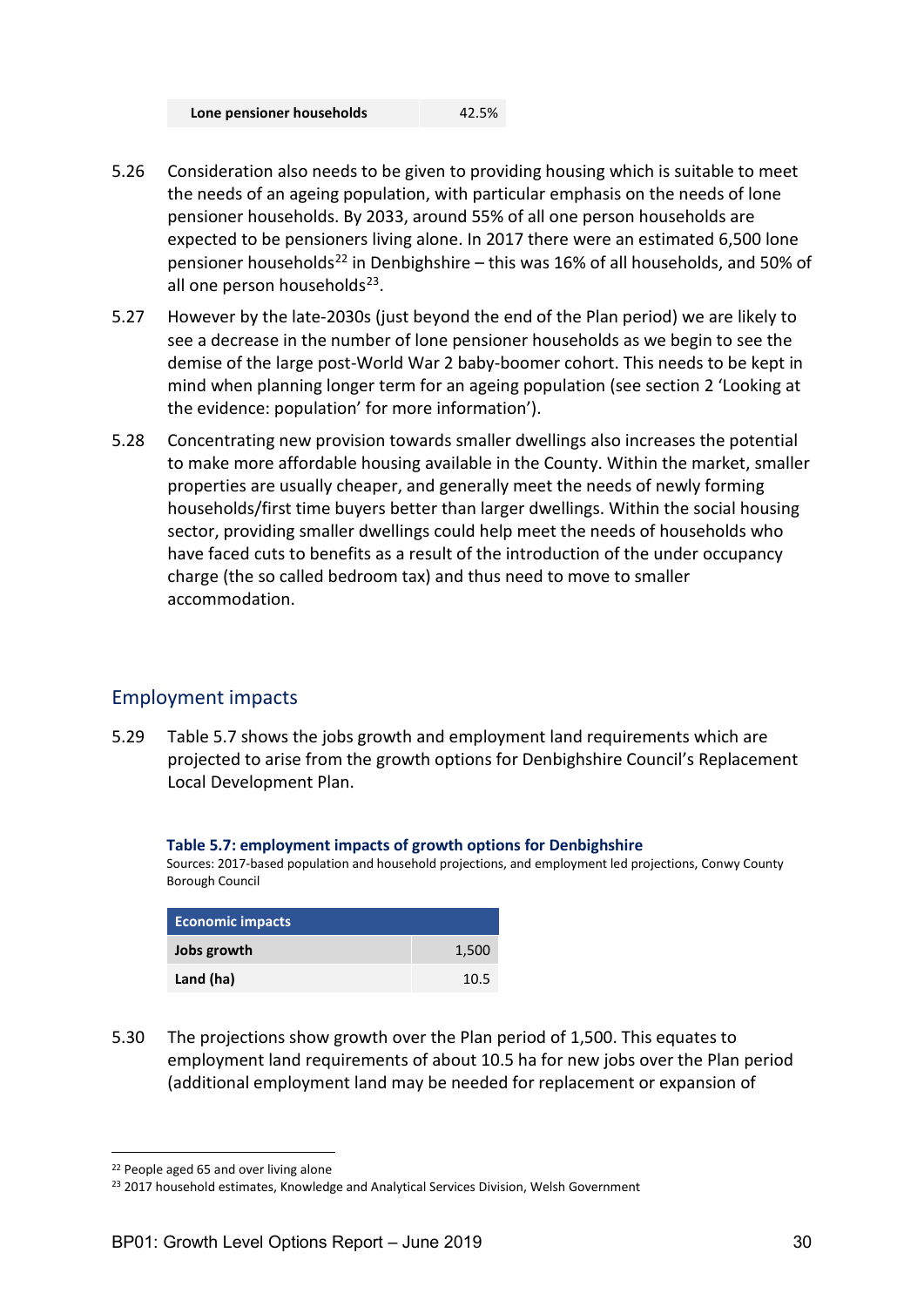existing sites or to allow flexibility in the amount of land which is allocated for employment development).

- 5.31 The employment impacts of the projections are obtained using two different methodologies. This employment led growth scenario starts with jobs and employment land requirement and back-engineers the population, household and dwelling requirement figures from those figures. This methodology was applied to the preferred growth option<sup>[24](#page-30-0)</sup>.
- 5.32 The total jobs requirement is converted to an employment land requirement by using a national average jobs density of 21 sqm per job to get a total floorspace requirement. The floorspace figure is then divided by an average developer density of 3,000 sqm/ha to get an overall employment land requirement<sup>25</sup>.
- 5.33 These methodologies for determining a relationship between population, dwelling requirement and the employment impacts will not produce the same figures that come from Employment Land and Economic Growth Assessment<sup>[26](#page-30-2)</sup> and other parts of the Replacement Local Development Plan evidence base that are looking specifically at economic issues. These reviews use different methodologies and different assumptions about the drivers of growth to look at different issues, so it would not be expected that they will match precisely<sup>27</sup>. The Employment Land and Economic Growth Assessment uses a sector based analysis that has a finer tuned calculation for determining land requirement by employment type that could not be accommodated within the models that look more specifically at population growth and dwelling requirement. Employment Land and Economic Growth Assessment land requirements may also include allowances for expansion or relocation of existing premises.

<span id="page-30-0"></span><sup>&</sup>lt;sup>24</sup> With population led projections, the working age population is the starting point for calculations that take into account economic activity rates, commuting patterns, and development densities before arriving at jobs and employment land growth. This methodology is not used for the preferred growth option, but was used in the growth options paper that was presented as part of the key stakeholder pre-deposit participation stage of the Replacement Local Development Plan process.

<span id="page-30-1"></span><sup>&</sup>lt;sup>25</sup> Methodology advice originally obtained from BE Group, who produced the Employment Land Review background papers for Flintshire and Wrexham LDPs as well as the Denbighshire paper. Average jobs density is an average for most service sectors.

<span id="page-30-2"></span><sup>&</sup>lt;sup>26</sup> The Employment Land and Economic Growth Assessment, commissioned from BE Group Planning Consultants, is available as part of the background evidence for the LD[P https://www.denbighshire.gov.uk/en/resident/planning-and](http://www.conwy.gov.uk/rldp)[building-regulations/local-development-plan/replacement-ldp/replacement-ldp.aspx](http://www.conwy.gov.uk/rldp)

<span id="page-30-3"></span><sup>27</sup> See paragraphs 2.29-2.42, 3.2 and 3.3 for more detail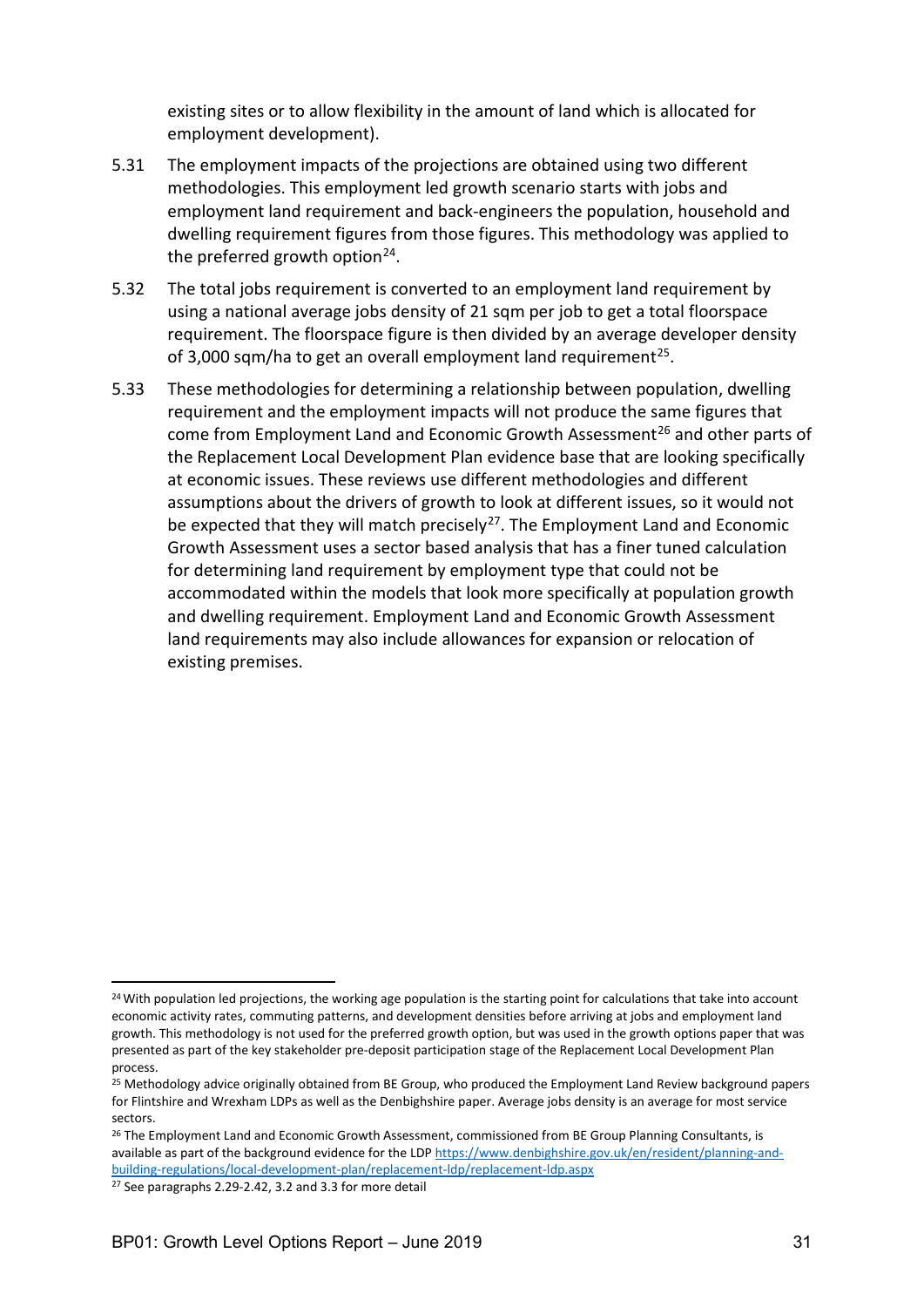## <span id="page-31-0"></span>**Appendix 1: Wider implications of population and household growth**

Projections, whilst not being an absolute truth about future population totals and structures, do give an indication of what might happen in coming years – and not just in terms of housing requirements and changes in the labour supply. The future population structure and household numbers in the County will impact on many factors which affect service delivery and sustainability, such as pupil numbers, social care needs for an ageing population, the amount of refuse produced and the need for employment land.

We use projections because we need to forward plan our business and our service provision. If used alongside other knowledge, research and data sources, they give an indication of what is likely to happen in the future. We can then plan to accommodate the predicted changes, or form strategies which will minimise their impact (or even change the future).

However, projections are only a starting point when trying to understand the future, and we need to regularly review the projections process, because trends change.

The table below shows, in simplified form, some possible impacts of the RLDP preferred growth option on service delivery for Denbighshire County Council. It focuses on some of the uses Unitary Authorities have made of projections over the past few years. Figures are for change between 2018 and 2033 – the current intended end date for the Replacement Local Development Plan.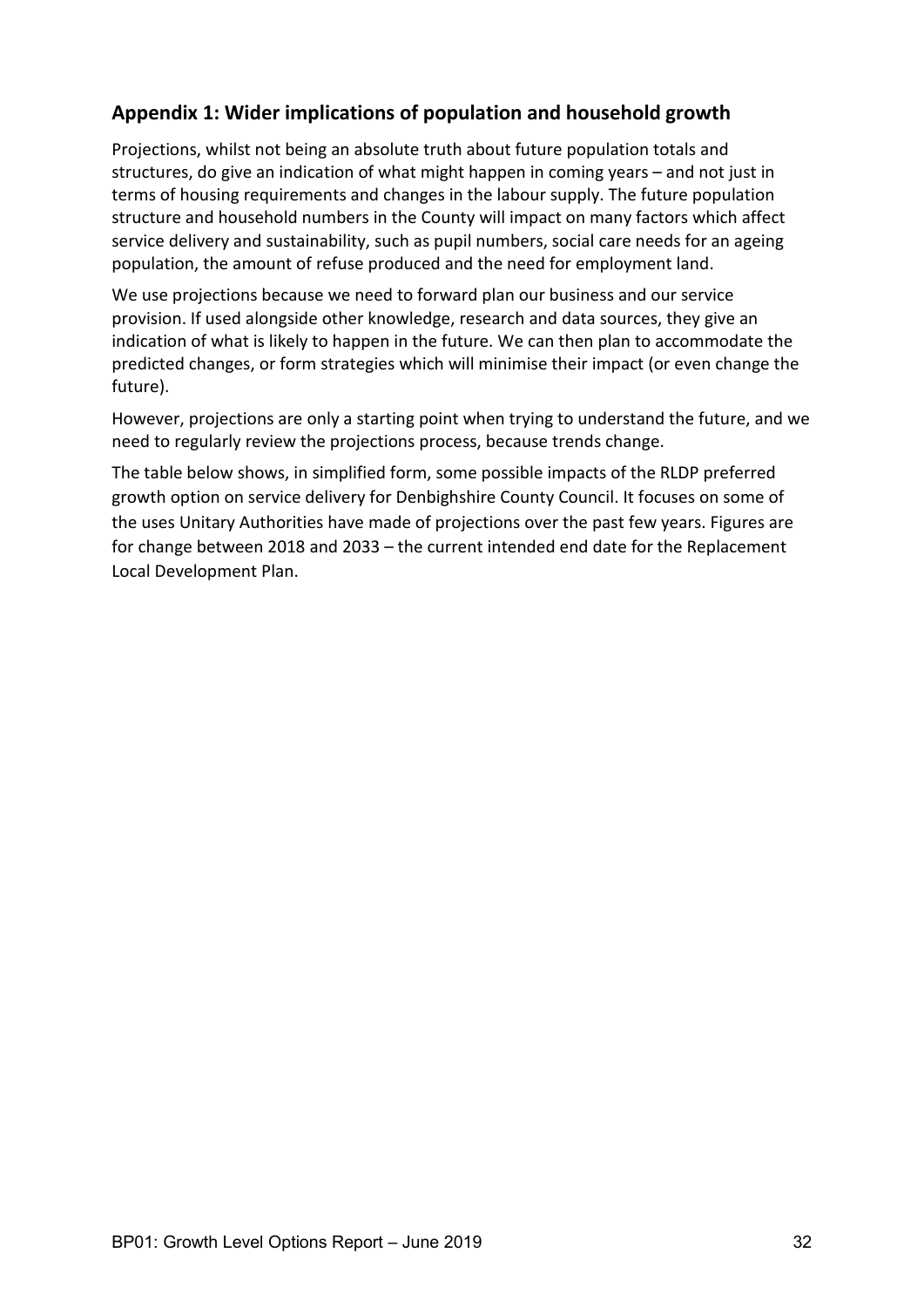#### **Table A1.1: possible impacts on service delivery of preferred growth option**

Sources: 2017-based projections, Conwy County Borough Council; jobs density figures, ONS

| <b>Impact indicator</b>                                                 | <b>Totals 2018</b>       | <b>Potential</b><br>change/impact<br>2018-2033 |
|-------------------------------------------------------------------------|--------------------------|------------------------------------------------|
| <b>Projection</b>                                                       |                          |                                                |
| <b>Population</b>                                                       | 95,500                   | 5,800                                          |
| <b>Households</b>                                                       | 41,700                   | 3,100                                          |
| <b>Housing</b>                                                          |                          |                                                |
| Total dwelling requirement (inc. contingency)                           |                          | 3,775                                          |
| <b>Annual dwelling requirement</b>                                      |                          | 250                                            |
| Affordable housing provision potential<br>(at 10% of total requirement) |                          | 25-30 a year                                   |
| <b>Business and employment</b>                                          |                          |                                                |
| Working age population*                                                 | 55,200                   | 2,050                                          |
| Labour force (working age pop. who are econ. active)                    | 41,750                   | 1,350                                          |
| <b>Jobs growth</b>                                                      | 45,000                   | 1,500                                          |
| Income in local economy                                                 |                          | Increase                                       |
| <b>Business impact</b>                                                  |                          | <b>Positive</b>                                |
| Employment land requirement for jobs growth (ha)**                      |                          | 10.5 ha                                        |
| Dependency ratio***                                                     | 0.730                    | 0.770                                          |
| <b>Transport</b>                                                        |                          |                                                |
| Traffic level increase (relative)                                       | $\overline{\phantom{a}}$ | Medium                                         |
| <b>Bus passes</b>                                                       |                          | Much higher                                    |
| <b>School bus cost</b>                                                  |                          | Slightly higher                                |
| <b>Education</b>                                                        |                          |                                                |
| Pre school age (0-4)                                                    | 5,200                    | $-150$                                         |
| Primary school age (5-10)                                               | 6,800                    | $-200$                                         |
| Secondary school / FE places (11-17)                                    | 7,500                    | 750                                            |
| <b>Social care</b>                                                      |                          |                                                |
| Aged 75-84 (potential increased support)                                | 7,400                    | 2,700                                          |
| Aged 85+ (potential increased support)                                  | 2,700                    | 2,100                                          |
| Change in "care" sector employment                                      |                          | More needed                                    |
| Potential impact on children's services                                 |                          | Increased client<br>base                       |
| <b>Refuse collection</b>                                                |                          |                                                |
| Amount of domestic refuse                                               |                          | 6.1%                                           |
| Number of domestic collection points                                    |                          | 7.4%                                           |
| <b>Council tax</b>                                                      |                          |                                                |
| Change in tax base                                                      |                          | Increase                                       |
| Number of one adult household allowances                                | 13,050                   | 1,350                                          |

\* Changes in state pension age are taken into account when calculating the working age population. At the end of the 2018-33 projection periods that age is 67 for men and women, so working age is all residents aged 16-66. In 2018 the working age population are in the age range 16-64 as state retirement age is 65 for men and women.

\*\* Additional employment land may be needed for replacement or expansion of existing sites.

\*\*\* Dependency ratio – number of people within the population who are not of working age for each 1,000 people of working age.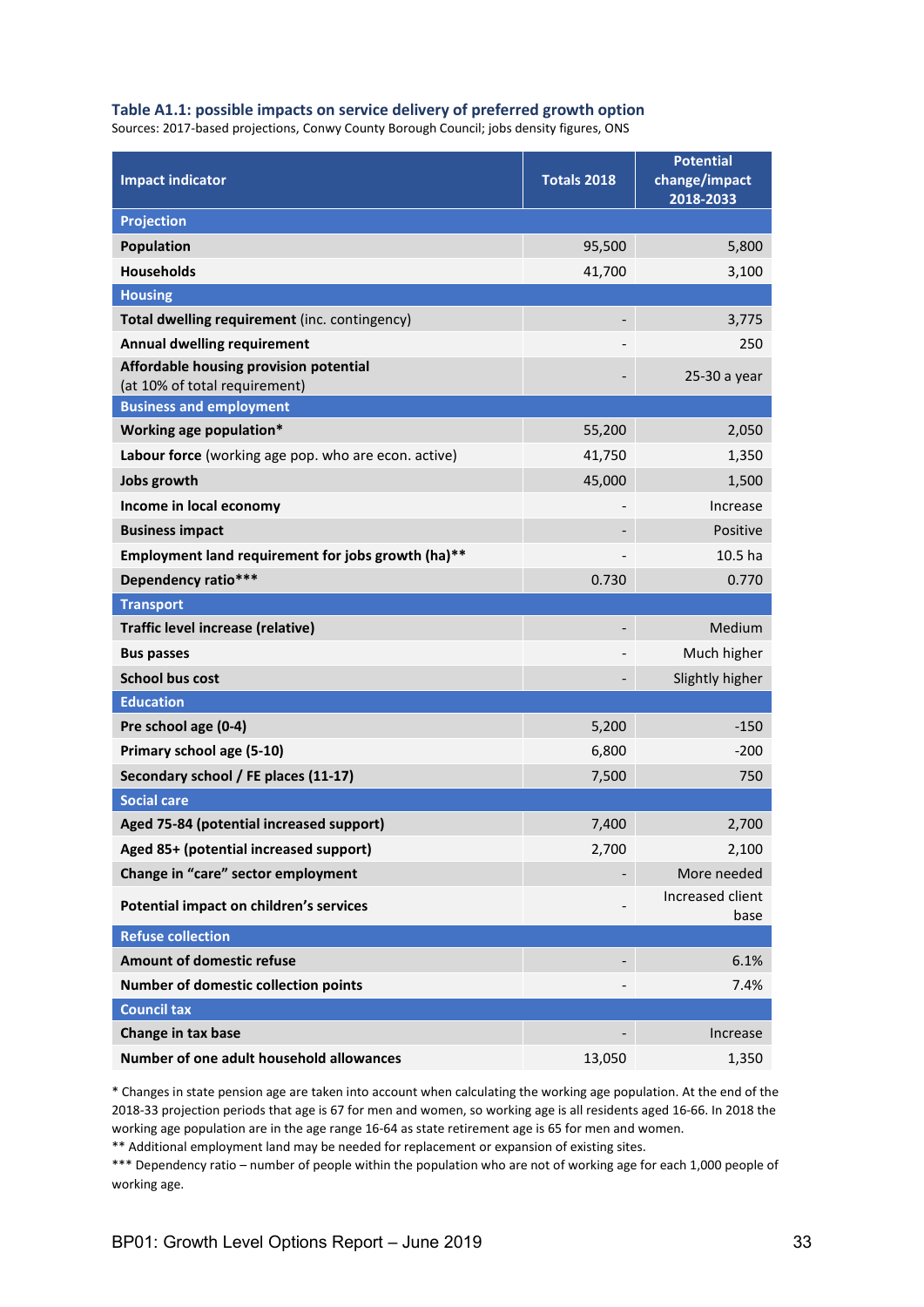# **Appendix 2: List of growth options that were considered**

Altogether, sixteen different growth options were considered. The following table gives details of these.

<span id="page-33-0"></span>

| Projection / growth scenario                                                                | Justification for supporting this growth option                                                                                                                                                                                             |                                                                                                                                                                                                                                                                                                                                                    | <b>Included in options</b>                                               |
|---------------------------------------------------------------------------------------------|---------------------------------------------------------------------------------------------------------------------------------------------------------------------------------------------------------------------------------------------|----------------------------------------------------------------------------------------------------------------------------------------------------------------------------------------------------------------------------------------------------------------------------------------------------------------------------------------------------|--------------------------------------------------------------------------|
|                                                                                             | <b>For</b>                                                                                                                                                                                                                                  | <b>Against</b>                                                                                                                                                                                                                                                                                                                                     | paper?                                                                   |
| Population led - 2017-based 5<br>year migration trend (Welsh<br>Government methodology)     | * Uses same methodology and assumptions used<br>in official Welsh Government projections and<br>updates them with latest available data.                                                                                                    | * Based on only 5 years migration trend, but<br>projecting for 15 years for Plan period.<br>* Growth levels too low to support aspirations<br>within the draft RLDP.<br>* Perpetuates trend toward out-migration<br>amongst young adults, and does not support the<br>aspiration within the draft RLDP of a more<br>balanced population structure. | <b>No</b>                                                                |
| Population led - 2017-based<br>10 year migration trend<br>(Welsh Government<br>methodology) | * Uses same methodology and assumptions used<br>in official Welsh Government projections and<br>updates them with latest available data.                                                                                                    | * Based on only 10 years migration trend, but<br>projecting for 15 years for Plan period.<br>* Growths levels too low to support aspirations<br>within the draft LDP.<br>* Perpetuates trend toward out-migration<br>amongst young adults, and does not support the<br>aspiration within the draft LDP of a more balanced<br>population structure. | <b>No</b>                                                                |
| Population led - 2017-based<br>15 year migration trend<br>(Welsh Government<br>methodology) | * Uses same methodology and assumptions used<br>in official Welsh Government projections and<br>updates them with latest available data.<br>* Migration trend formed from 15 years of data,<br>which matches the length of the Plan period. | * Growths levels possibly too low to support<br>aspirations within the draft LDP.<br>* Perpetuates trend toward out-migration<br>amongst young adults, and does not support the<br>aspiration within the draft LDP of a more balanced<br>population structure.                                                                                     | Yes - option 1 key<br>stakeholder pre-<br>deposit<br>participation stage |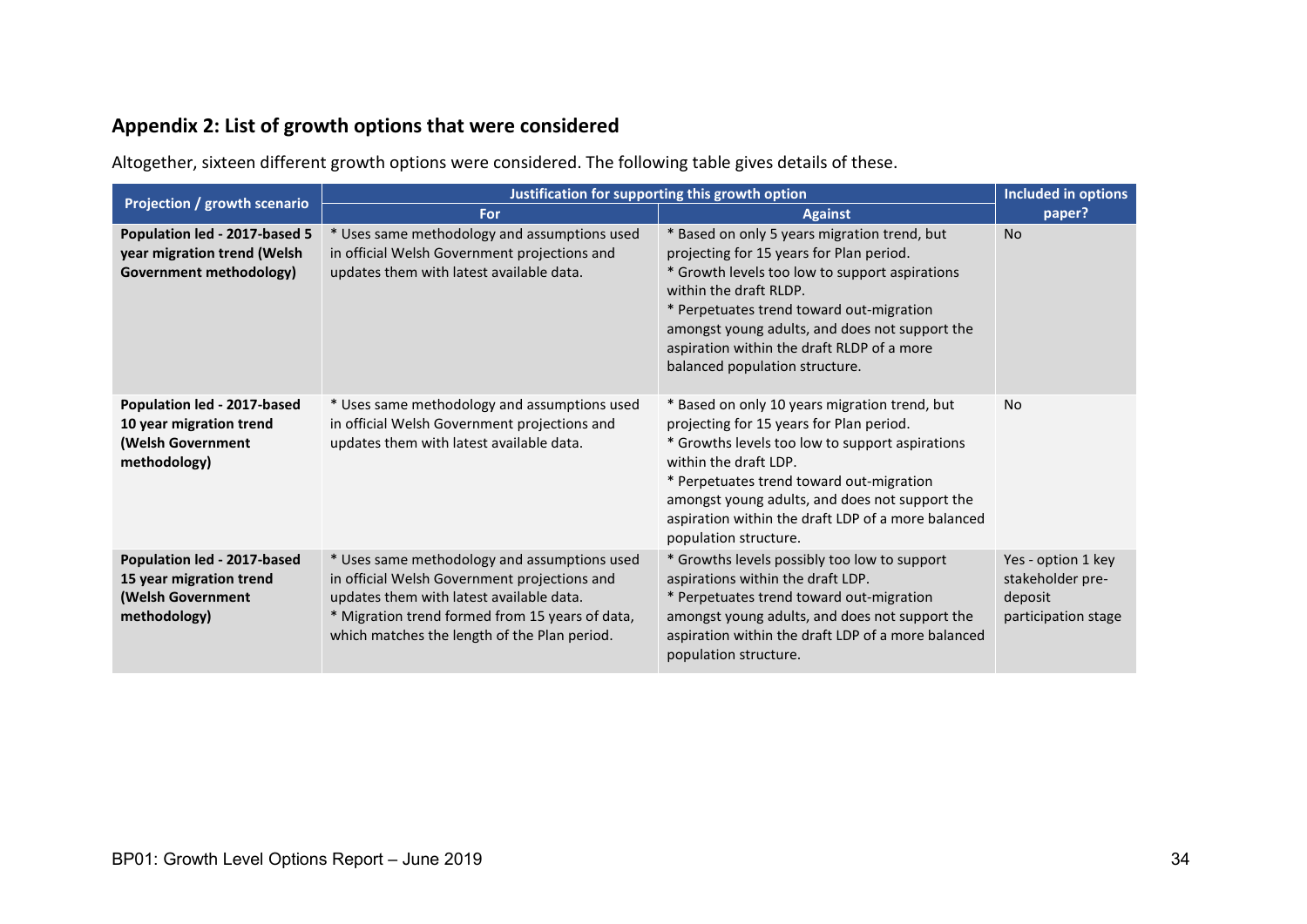| Projection / growth scenario                                                 | Justification for supporting this growth option                                                                                                                                                                                                                                                                                                                                                                                      |                                                                                                                                                                                                                                                                                                                                                                                                                                                        | Included in options                                                      |
|------------------------------------------------------------------------------|--------------------------------------------------------------------------------------------------------------------------------------------------------------------------------------------------------------------------------------------------------------------------------------------------------------------------------------------------------------------------------------------------------------------------------------|--------------------------------------------------------------------------------------------------------------------------------------------------------------------------------------------------------------------------------------------------------------------------------------------------------------------------------------------------------------------------------------------------------------------------------------------------------|--------------------------------------------------------------------------|
|                                                                              | For                                                                                                                                                                                                                                                                                                                                                                                                                                  | <b>Against</b>                                                                                                                                                                                                                                                                                                                                                                                                                                         | paper?                                                                   |
| Population led - 2017-based 5<br>year migration trend<br>(propensity model)  | * Uses some of the same methodology and<br>assumptions used in official Welsh Government<br>projections and updates them with latest available<br>data.<br>* Propensity model helps to mitigate impact of<br>trend toward outward migration amongst young<br>adults and sees growth in the working age<br>population, supporting aspirations within the draft<br>LDP of economic growth and a more balanced<br>population structure. | * Based on only 5 years migration trend, but<br>projecting for 15 years for Plan period.<br>* Propensity modelling assumes behaviours and<br>their drivers will not change, and do not<br>adequately accommodate the 'pull' factors that<br>may lead to out-migration (or restrict in-<br>migration).<br>* May give an over optimistic view of potential for<br>growth, given evidence of an ageing population<br>structure across the Western world.  | <b>No</b>                                                                |
| Population led - 2017-based<br>10 year migration trend<br>(propensity model) | * Uses some of the same methodology and<br>assumptions used in official Welsh Government<br>projections and updates them with latest available<br>data.<br>* Propensity model helps to mitigate impact of<br>trend toward outward migration amongst young<br>adults and sees growth in the working age<br>population, supporting aspirations within the draft<br>LDP of economic growth and a more balanced<br>population structure. | * Based on only 10 years migration trend, but<br>projecting for 15 years for Plan period.<br>* Propensity modelling assumes behaviours and<br>their drivers will not change, and do not<br>adequately accommodate the 'pull' factors that<br>may lead to out-migration (or restrict in-<br>migration).<br>* May give an over optimistic view of potential for<br>growth, given evidence of an ageing population<br>structure across the Western world. | Yes - option 2 key<br>stakeholder pre-<br>deposit<br>participation stage |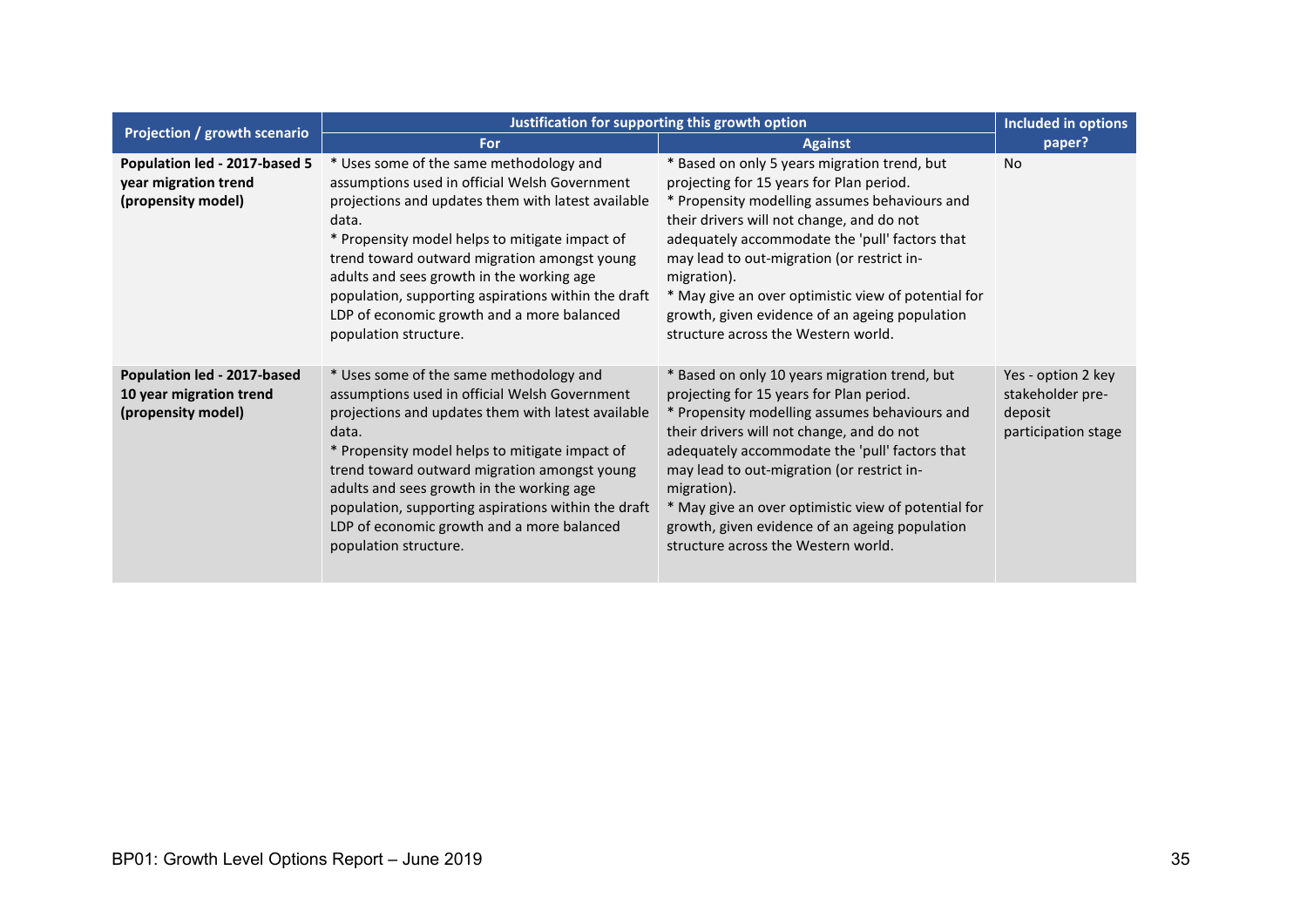|                                                                                   | Justification for supporting this growth option                                                                                                                                                                                                                                                                                                                                                                                                                                                                                         |                                                                                                                                                                                                                                                                                                                                                                                                                                              | <b>Included in options</b>                                               |
|-----------------------------------------------------------------------------------|-----------------------------------------------------------------------------------------------------------------------------------------------------------------------------------------------------------------------------------------------------------------------------------------------------------------------------------------------------------------------------------------------------------------------------------------------------------------------------------------------------------------------------------------|----------------------------------------------------------------------------------------------------------------------------------------------------------------------------------------------------------------------------------------------------------------------------------------------------------------------------------------------------------------------------------------------------------------------------------------------|--------------------------------------------------------------------------|
| Projection / growth scenario                                                      | For                                                                                                                                                                                                                                                                                                                                                                                                                                                                                                                                     | <b>Against</b>                                                                                                                                                                                                                                                                                                                                                                                                                               | paper?                                                                   |
| Population led - 2017-based<br>15 year migration trend<br>(propensity model)      | * Uses some of the same methodology and<br>assumptions used in official Welsh Government<br>projections and updates them with latest available<br>data.<br>* Propensity model helps to mitigate impact of<br>trend toward outward migration amongst young<br>adults and sees growth in the working age<br>population, supporting aspirations within the draft<br>LDP of economic growth and a more balanced<br>population structure.<br>* Migration trend formed from 15 years of data,<br>which matches the length of the Plan period. | * Propensity modelling assumes behaviours and<br>their drivers will not change, and do not<br>adequately accommodate the 'pull' factors that<br>may lead to out-migration (or restrict in-<br>migration).<br>* May give an over optimistic view of potential for<br>growth, given evidence of an ageing population<br>structure across the Western world.                                                                                    | Yes - option 3 key<br>stakeholder pre-<br>deposit<br>participation stage |
| Employment led - 8.96 ha<br>employment land<br>requirement during Plan<br>period  | * Based on evidence in the Employment Land<br>Review, using labour demand modelling<br>methodology.<br>* Takes into account sectoral employment analysis<br>and national economic trends.<br>* Jobs driven in-migration sees growth in the<br>working age population, supporting aspirations<br>within the draft LDP of economic growth and a<br>more balanced population structure.                                                                                                                                                    | * Does not match figures based on population<br>trends - though would not expect it to, as they are<br>measuring different trends.<br>* May give an over optimistic view of potential for<br>economic growth, given evidence of an ageing<br>population structure across the Western world.                                                                                                                                                  | Yes - option 4 key<br>stakeholder pre-<br>deposit<br>participation stage |
| Employment led - 47.60 ha<br>employment land<br>requirement during Plan<br>period | * Based on evidence in the Employment Land<br>Review, using past employment land take-up rates<br>methodology.<br>* Trends forward 11 years average take-up of 2.38<br>ha/pa, plus additional flexibility buffer.<br>* Jobs driven in-migration sees growth in the<br>working age population, supporting aspirations<br>within the draft LDP of economic growth and a<br>more balanced population structure.                                                                                                                            | * Does not match figures based on population<br>trends - though would not expect it to, as they are<br>measuring different trends.<br>* Levels of growth are high, and might be above<br>those which would be sustainable or deliverable<br>within the aspiration of the draft LDP.<br>* May give an over optimistic view of potential for<br>economic growth, given evidence of an ageing<br>population structure across the Western world. | Yes - option 5 key<br>stakeholder pre-<br>deposit<br>participation stage |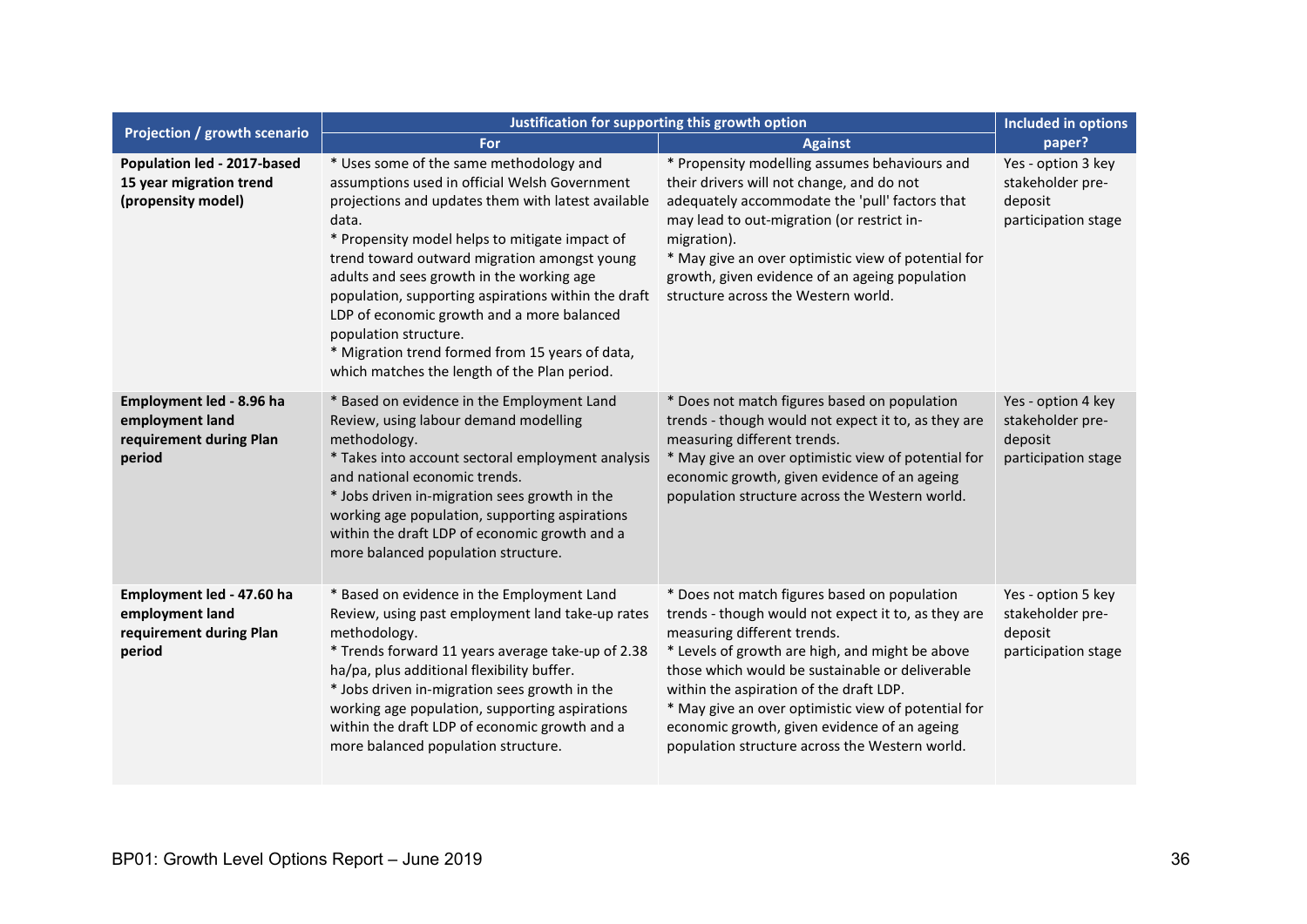|                                                                   | Justification for supporting this growth option                                                                                                                                                                                                                                                                                                                                                |                                                                                                                                                                                                                                                                                                        |                                                           |
|-------------------------------------------------------------------|------------------------------------------------------------------------------------------------------------------------------------------------------------------------------------------------------------------------------------------------------------------------------------------------------------------------------------------------------------------------------------------------|--------------------------------------------------------------------------------------------------------------------------------------------------------------------------------------------------------------------------------------------------------------------------------------------------------|-----------------------------------------------------------|
| Projection / growth scenario                                      | For                                                                                                                                                                                                                                                                                                                                                                                            | <b>Against</b>                                                                                                                                                                                                                                                                                         | paper?                                                    |
| Employment led - 1,500 new<br>jobs during Plan period             | * Gives dwelling growth within the range of recent<br>completions figures.<br>* Jobs driven in-migration sees growth in the<br>working age population, supporting aspirations<br>within the draft Replacement Local Development<br>Plan of economic growth and a more balanced<br>population structure.<br>* Jobs growth of 1,500 helps match aspirations for<br>economic growth for the area. | * Does not match figures based on population<br>trends - though would not expect it to, as they are<br>measuring different trends.<br>* May give an over optimistic view of potential for<br>economic growth, given evidence of an ageing<br>population structure across the Western world.            | Yes - growth option<br>presented in<br>preferred strategy |
| <b>Housing led - affordable</b><br>housing need calculation       | * Based on affordable housing need as identified<br>by the LHMA affordable housing need calculation.<br>* Identifies potential total housing requirement to<br>achieve affordable housing need, presuming<br>deliverability of affordable housing at 20% (total<br>dwelling requirement would be a 5x gross-up of<br>this figure).                                                             | * Land requirement for housing unlikely to be<br>deliverable - annual figure is more than twice the<br>highest level seen in last 15 years.<br>* All levels of growth are significantly above those<br>which would be sustainable within the aspiration<br>of the draft LDP.                           | <b>No</b>                                                 |
| Population led - 2017-based<br>natural change (zero<br>migration) | * Illustrates the impact of a natural change only<br>scenario (that is, what would happen to the<br>population if all migration stopped).<br>* A zero migration projection is always produced<br>as a variant projection as part of the publication of<br>Welsh Government's official sub-national<br>projections.                                                                             | * Unrealistic scenario, which allows for no in- or<br>out-migration. Population change is based solely<br>on births and deaths within the existing<br>population.<br>* Growths levels too low to support aspirations<br>within the draft LDP.<br>* Unlikely to be supported by WG or the<br>Inspector. | <b>No</b>                                                 |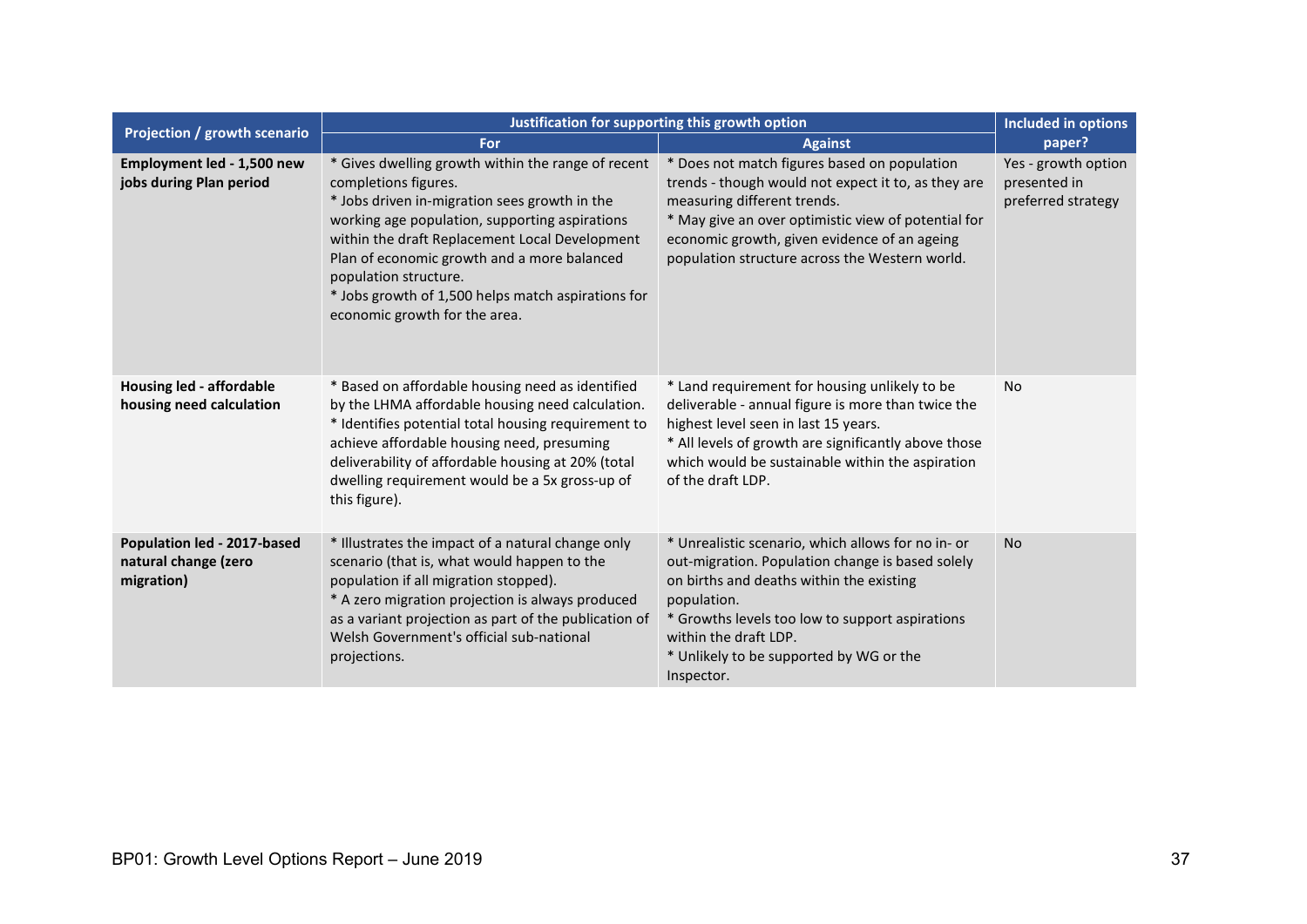|                                                                                                                     | Justification for supporting this growth option                                                                                                                                                                         |                                                                                                                                                                                                                                                                                                                                                                                                                                     | <b>Included in options</b> |
|---------------------------------------------------------------------------------------------------------------------|-------------------------------------------------------------------------------------------------------------------------------------------------------------------------------------------------------------------------|-------------------------------------------------------------------------------------------------------------------------------------------------------------------------------------------------------------------------------------------------------------------------------------------------------------------------------------------------------------------------------------------------------------------------------------|----------------------------|
| Projection / growth scenario                                                                                        | For                                                                                                                                                                                                                     | <b>Against</b>                                                                                                                                                                                                                                                                                                                                                                                                                      | paper?                     |
| Population led - 2014-based 5<br>year migration trend (official<br><b>Welsh Government principal</b><br>projection) | * Welsh Government's 2014-based 5 year<br>migration trend projection and a suggested<br>starting point for assessing growth options for the<br>LDP (Planning Policy Wales 2016).                                        | * Based on only 5 years migration trend, but<br>projecting for 15 years for Plan period.<br>* Population base data has been revised and three<br>more years of data are available, so now out of<br>date.<br>* Growths levels too low to support aspirations<br>within the draft LDP.                                                                                                                                               | No                         |
| Population led - 2014-based<br>10 year migration trend<br>(official Welsh Government<br>variant projection)         | * Welsh Government's 2014-based 10 year<br>migration trend projection and a suggested<br>starting point for assessing growth options for the<br>LDP (Planning Policy Wales 2016).                                       | * Based on only 10 years migration trend, but<br>projecting for 15 years for Plan period.<br>* Population base data has been revised and three<br>more years of data are available, so now out of<br>date.<br>* Growths levels too low to support aspirations<br>within the draft LDP.                                                                                                                                              | <b>No</b>                  |
| Population led - 2008- based<br>5 migration trend<br>(superseded official Welsh<br><b>Government projection)</b>    | * Welsh Government's 2008-based projections,<br>which have now been superseded<br>* Included to provide comparison with the extant<br>2007-2022 LDP, which used this projection as the<br>basis of its growth strategy. | * Evidence is significantly out of date.<br>* Unlikely to be supported by WG or the<br>Inspector.                                                                                                                                                                                                                                                                                                                                   | <b>No</b>                  |
| <b>Employment led - past land</b><br>take up                                                                        | * Based on 22 year employment land take-up rate,<br>which when trended forward would equate to<br>90.60 ha during the Plan period                                                                                       | * Trends forward an anomalously high<br>employment land take-up rate which will not be<br>sustainable over the Plan period.<br>* Does not take into account evidence from<br>official sources on labour force and sectoral trends<br>* Land requirement for housing unlikely to be<br>deliverable.<br>* All levels of growth are significantly above those<br>which would be sustainable within the aspiration<br>of the draft LDP. | <b>No</b>                  |